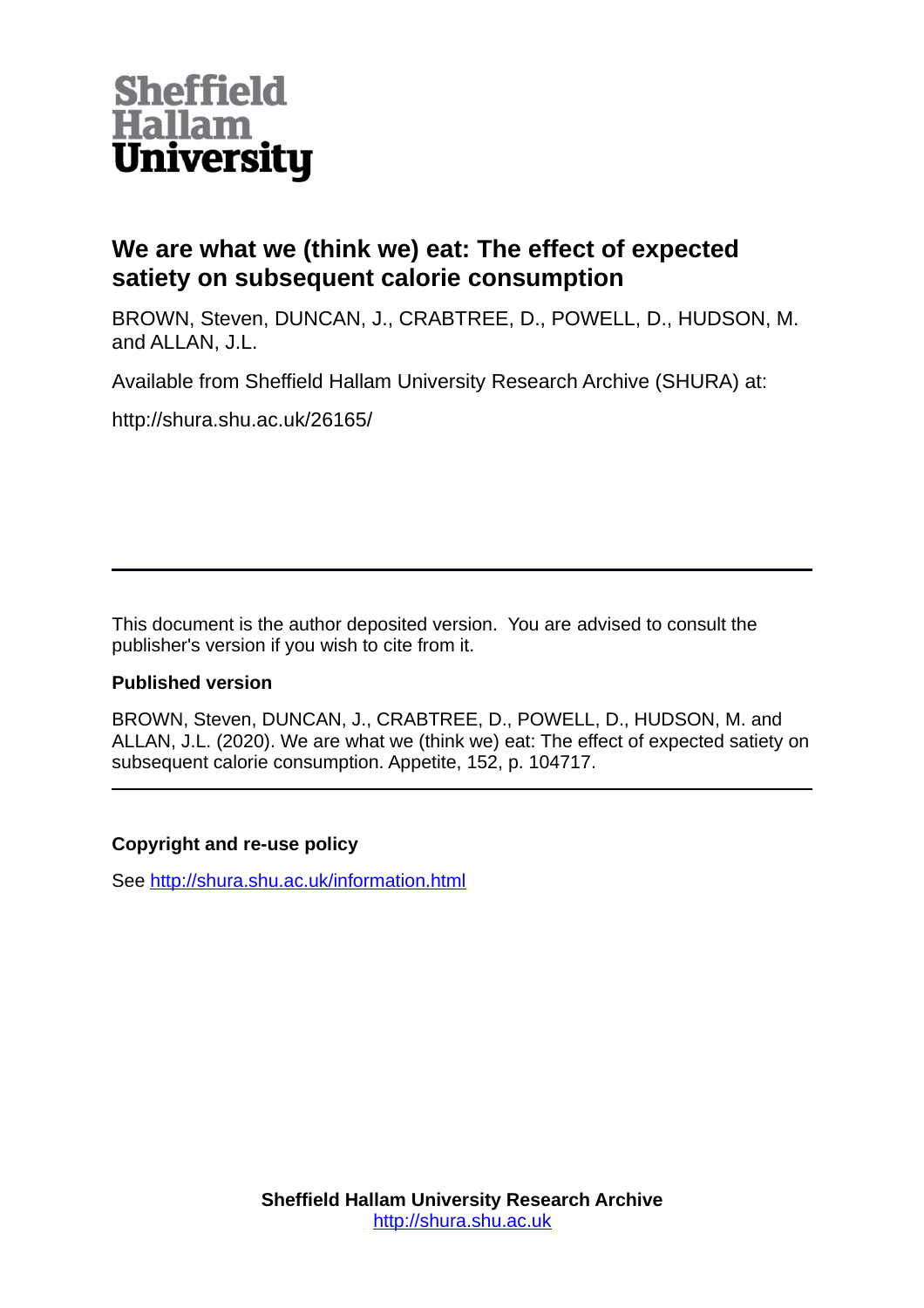# **Post-Print**

# **This is the accepted manuscript**

The version of record, published in volume 152 of *Appetite*, is available online from: <https://doi.org/10.1016/j.appet.2020.104717>

# **We are what we (think we) eat: The effect of expected satiety on subsequent calorie consumption**

Brown, S.D<sup>a</sup>., Duncan, J<sup>b</sup>., Crabtree, D<sup>c</sup>., Powell, D<sup>b,d</sup>., Hudson, M<sup>e</sup>., & Allan, J.L.<sup>d</sup>.

<sup>a</sup> Sheffield Hallam University, Department of Psychology, Sociology and Politics, Faculty of Social Sciences and Humanities, Collegiate Crescent, Sheffield S10 2BP, England, United Kingdom.

<sup>b</sup> University of Aberdeen, Rowett Institute, Ashgrove Road West, Aberdeen, AB25 2ZD, Scotland, United Kingdom.

<sup>c</sup>University of the Highlands and Islands, Division of Biomedical Sciences, Institute of Health Research and Innovation, Old Perth Road, Inverness, IV2 3JH, Scotland, United Kingdom.

<sup>d</sup> University of Aberdeen, Health Psychology, Health Sciences Building, Foresterhill Campus, Aberdeen, AB25 2ZD, Scotland, United Kingdom.

<sup>e</sup> Roche Diabetes Care, Burgess Hill, West Sussex, RH15 9RY. England, United Kingdom.

Key words: Expected satiety; Hunger; Fullness; Caloric intake; Cognition; Total Ghrelin

# Acknowledgements

The authors are grateful to Professor Jeff Brunstrom for his generosity in allowing the use of his expected satiety measure software, to the support of the Human Nutrition Unit staff at the Rowett Institute and to all the volunteers who took part in the study. This work was funded by The Scottish Government Rural and Environmental Science and Analytical Sciences Division (RESAS).

© 2020. Licensed under the CC-BY-NC-ND 4.0 license [https://creativecommons.org/licenses/by-nc](https://creativecommons.org/licenses/by-nc-nd/4.0/)[nd/4.0/](https://creativecommons.org/licenses/by-nc-nd/4.0/)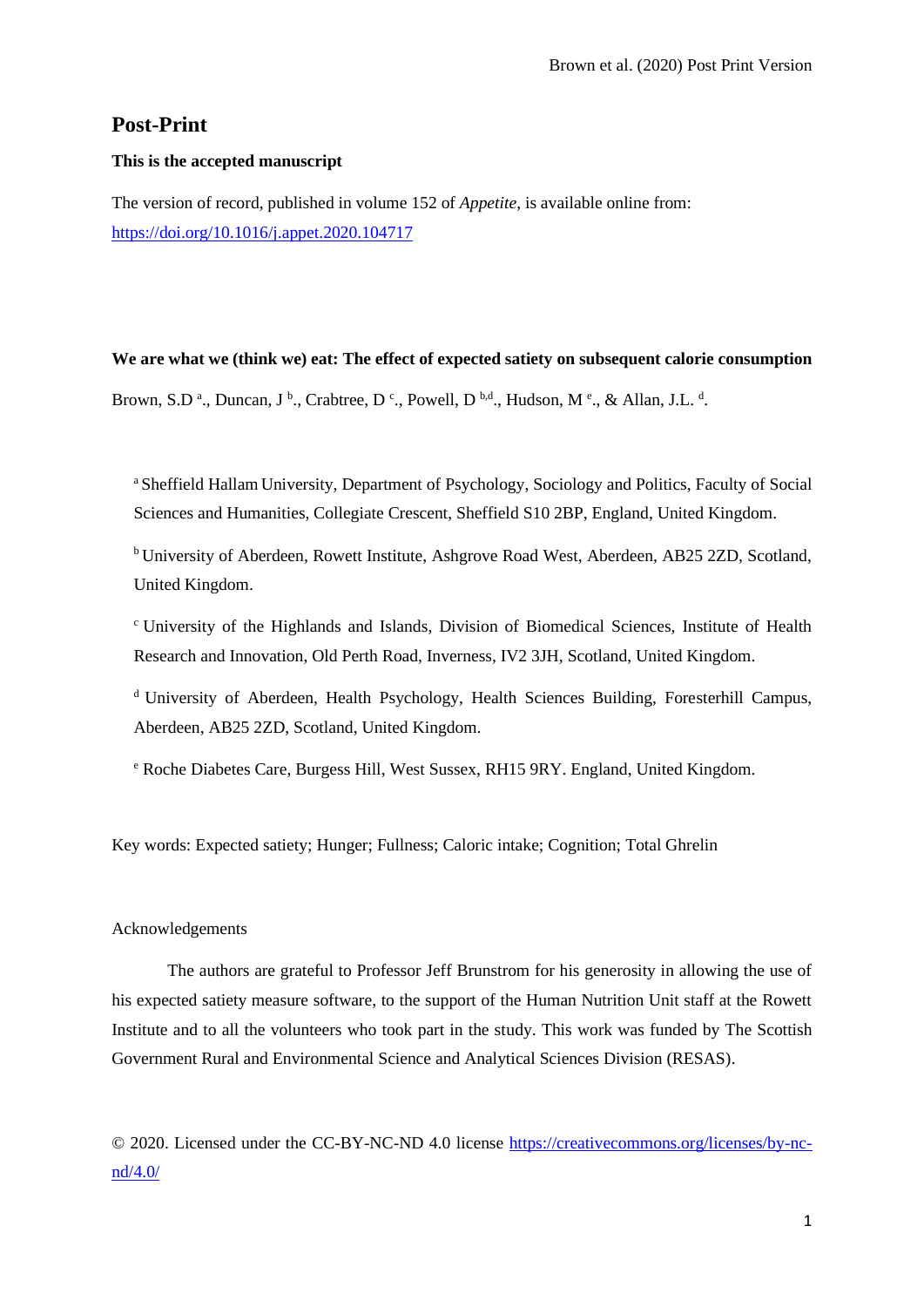#### **Abstract**

Varying expected satiety (ES) for equi-calorie portions of different foods can affect subsequent feelings of hunger and fullness and alter consumption. To our knowledge, no study has manipulated ES for an equal portion of the same solid food, appetite has not been measured >3 hours and studies have not consistently measure later consumption. It is also unclear whether changes in hunger, fullness or later consumption are related to a physiological response. The aims of this study were to use the same solid food, to measure participants' response over a 4-hour inter-meal period, to measure later consumption and to assess whether any effect of ES was related to a physiological (i.e. total ghrelin) response. Using a within-subjects design, 26 healthy participants had their ES for omelettes manipulated experimentally, believing that a 3-egg omelette contained either 2 (small condition) or 4 (large condition) eggs. When ES was higher (large condition) participants ate significantly fewer calories at a lunchtime test meal (mean difference = 69kcal  $[\pm 95\% \text{ CI } 4 - 136]$ ) and consumed significantly fewer calories throughout the day (mean difference = 167kcal  $[\pm 95\%$  CI 26 - 309]). As expected, there was a main effect of time on hunger and fullness, but no main effect of 'portion size'  $(p > .05)$ . There was also a significant interaction between time and portion size for hunger. There was no evidence for any significant differences being the result of changes in total ghrelin. Overall, the data suggest that ES for a solid food can be manipulated and that, when given at breakfast, having a higher ES for a meal reduces lunchtime and whole day caloric consumption.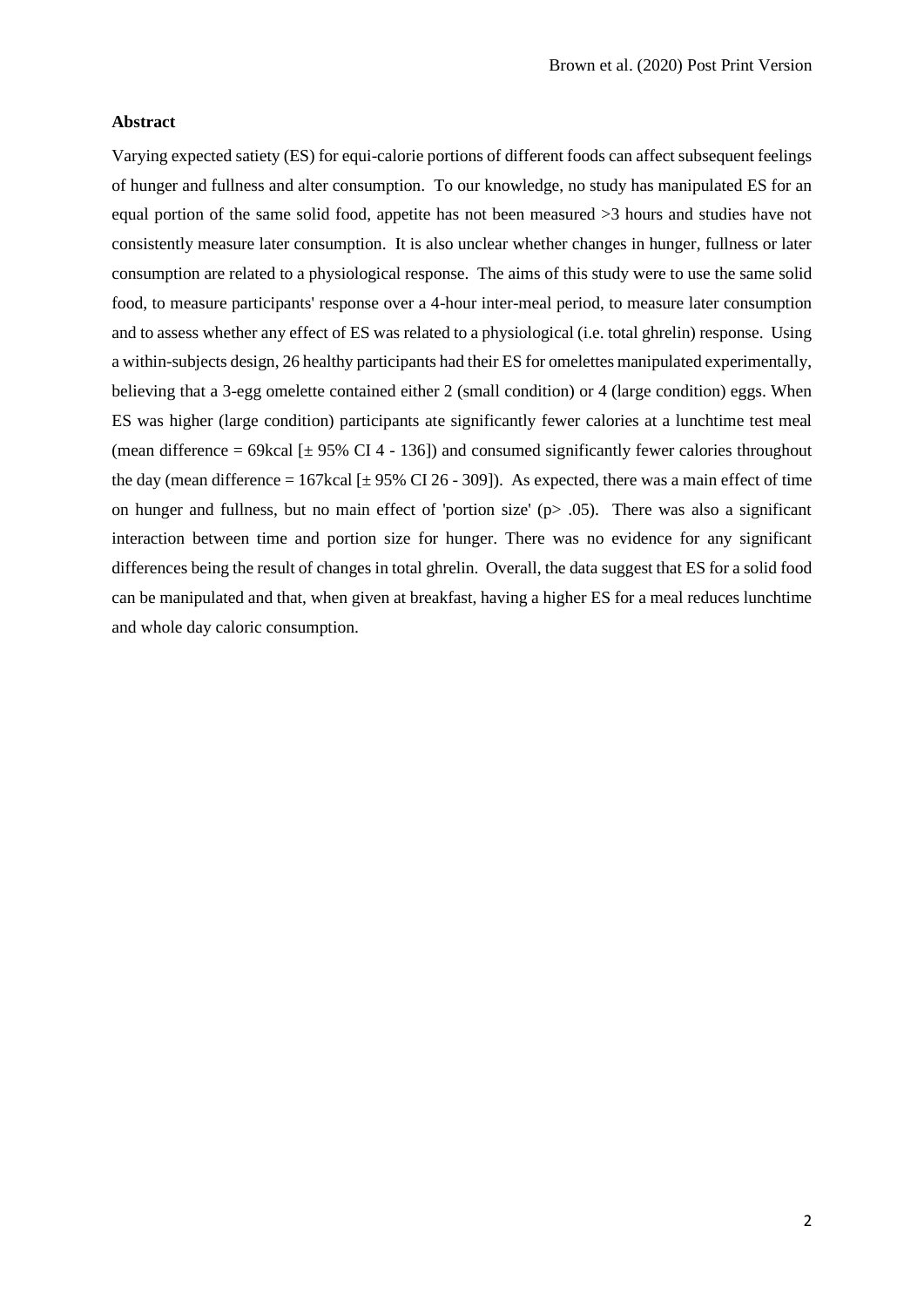#### 1. Introduction

One way to reduce levels of overweight and obesity is to encourage people to actively reduce caloric intake. However, dieters report high levels of hunger when energy intake is lowered (Shumaker, Ockene, & Riekert, 2009), people generally consider foods marketed as 'healthy' to be less filling and consume them in larger amounts (Provencher, Polivy & Herman, 2009; Suher, Raghunathan & Hoyer, 2015) and when people actively decide to restrict calorie intake it can lead to disinhibition and overeating (Polivy & Herman, 1985). Rather than focusing on dieting, an alternative may be to utilise the influence of expectations. In particular, if people's expected satiety (ES) for a food can be increased, they may then select a smaller portion of food (as they will not expect to need as much to stave off hunger) or they may select the same portion but feel greater satiety (leading to lower consumption and/or snacking at a subsequent eating opportunity) (Forde, Almiron-Roig, & Brunstrom, 2015). As such, it may be possible to encourage people to eat less without overt 'healthy' messages, while still maintaining satiety, and without requiring a person to actively restrict consumption in a way that can prompt subsequent overeating.

In a study by Brunstrom et al. (2011), one group ('large') was shown a greater amount of constituent ingredients than the other group ('small') but everyone in the study was given an equicalorie smoothie made from the same ingredients. Those in the 'large' group reported greater ES and went on to report higher levels of fullness and lower levels of hunger 3 hours post-consumption. In a similar study, Crum et al. (2011) used product labels to describe the same milkshake as either a 620 calorie 'indulgent' shake or as a 140-calorie 'sensible' shake. In a repeated measures design, participants consumed both milkshakes (one week apart) and provided three blood samples for total ghrelin levels: one at the start of the procedure, one after participants had viewed and rated the milkshake label for 40 minutes, and one after consuming and rating the taste of the milkshake. While hunger reports did not significantly differ, total ghrelin levels increased more when reading the 'indulgent' label, suggesting an increase in some aspect of appetite, and had a steeper decline after consuming the 'indulgent' shake, suggesting reduced hunger, in comparison to the 'sensible' shake. Finally, Hogenkamp et al. (2013) gave participants either high kcal (HC) or low kcal (LC) information along with an LC or HC yogurt preload in a within participants, cross-over design. Total ghrelin was measured at baseline, as well as at 20, 40 and 60 minutes. The study found that participants consumed less food at a later ad-lib eating opportunity when given a LC preload with HC information, in comparison to a LC pre-load with LC information. However, there was no evidence of an anticipatory hormone response (also see Hoffman et al., 2018 that showed no total ghrelin effect when manipulating satiety expectations).

Other research in this area has shown that increasing the viscosity of a drink can increase ES (McCrickerd et al., 2012) and that a thicker yoghurt pre-load results in less consumption at a later test lunch (Chambers, Ells, & Yeomans, 2013; for yogurts see also Yeomans & Chambers, 2011). Similar work has also utilised soup (Brunstrom et al., 2012), drinks (Bertenshaw et al., 2013; McCrickerd,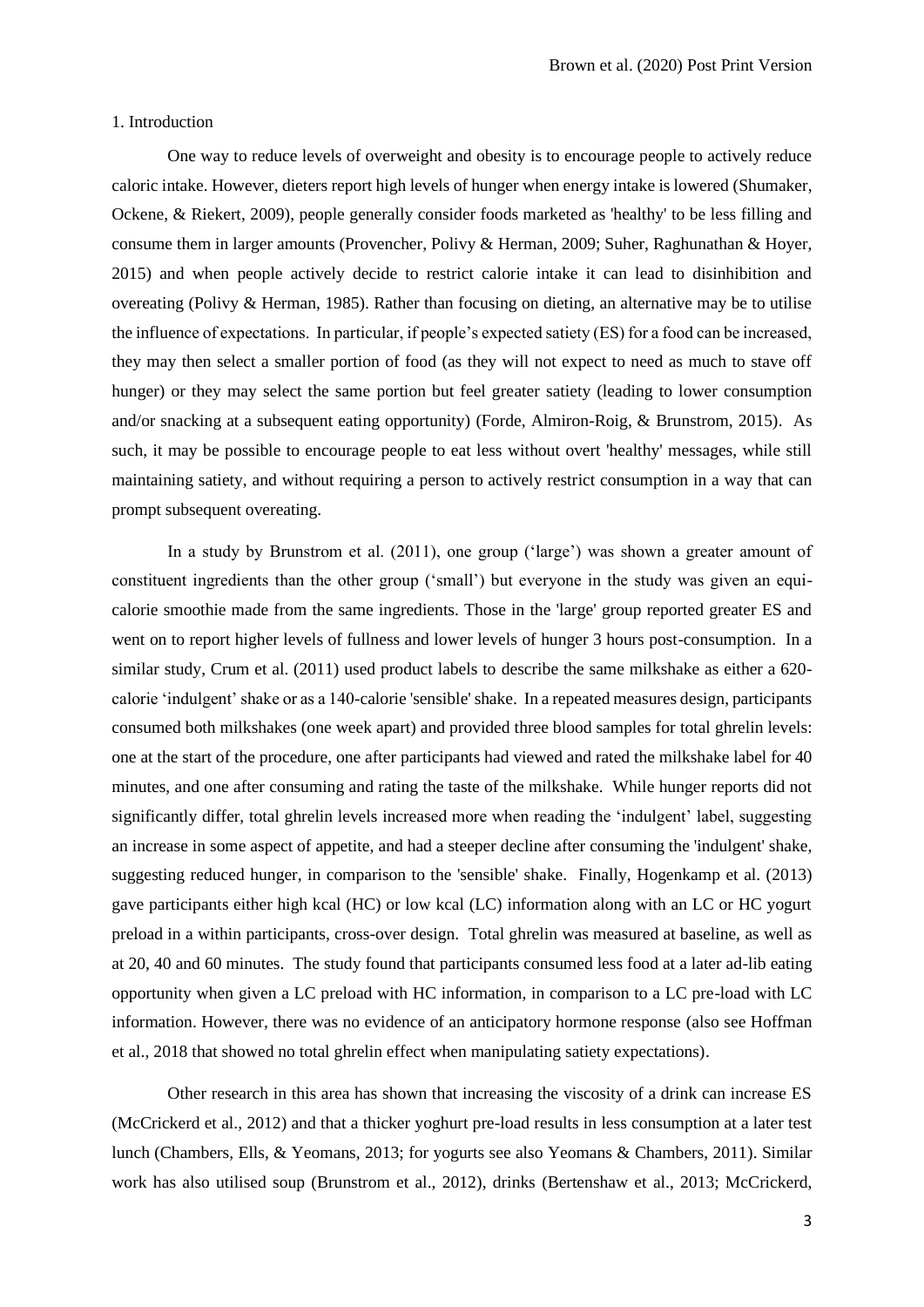Chambers, & Yeomans, 2014a) and milkshakes (Mattes & Rothacker, 2001) with thicker, creamier and more viscous versions of equicaloric products increasing participants' satiety expectations. Simply increasing the weight of the bowl containing the food has also had a small but significant effect on increasing ES (Piqueras-Fiszman & Spence, 2012). A recent study also showed that giving participants a placebo pill for 'enhanced appetite' led to significantly less hunger and increased satiety in comparison to controls (Hoffman et al., 2018).

To date, much of the work in this area has relied on the manipulation of liquids. However, meals are usually consumed in a solid form and, even when given in a similar macronutrient composition and equivalent energy density (ED), liquids consumed as a pre-load can result in significantly less energy intake at the next eating opportunity, differing reports of hunger and fullness and differing hormone responses, when compared to the response induced by consumption of solid food (Leidy, Apolzan, Mattes, & Campbell, 2010). Furthermore, while the viscosity of the liquid is influential in the evaluation of its satiating qualities (Hogenkamp, Stafleu, Mars & de Graaf, 2012) and can alter later consumption (McCrickerd, Chambers, & Yeomans 2014b), beverages are generally considered as thirst quenching, whereas solid foods are considered satiety inducing (Hogenkamp, Mars, Stafleu & de Graaf, 2012). Therefore, it is currently unclear whether findings relating to expected satiety based on liquids would translate to solid foods.

In order to examine the influence of differences in expectations towards an equicaloric portion of a solid food, a similar design to that used by Brunstrom et al. (2011; also see Ratliff et al., 2010) was utilised. In a within-participants design, we manipulated participants' ES for the same omelette breakfast, by showing participants different amounts of ingredients (eggs and cheese) that were purportedly used to make the omelettes. We hypothesised that when participants are shown the large portion of eggs/cheese ('large' condition) they would have a significantly higher ES than when they are shown a small portion of ingredients ('small' condition). In line with previous research (Brunstrom et al., 2011), we also hypothesised that when participants consumed the omelette in the 'large' condition, they would go on to report significantly lower levels of hunger and higher levels of fullness over the inter-meal period.

Ascertaining whether or not ES for a solid food can be manipulated and the effect this could have on hunger and fullness will extend current understanding. However, in relation to reducing energy intake, it is only helpful if reported increases in ES result in a reduction of calories selected at the meal for which ES is increased, reduced consumption at the next meal, or if there is an impact on energy consumed over the course of the day. If participants report different expectations for the same food over two visits, but then go on to consume the same number of calories over the course of the respective days, the applications for altering expectations for solid foods are limited. As such, the study reported in this paper gave participants the test food as a breakfast meal and measured appetite reports over 4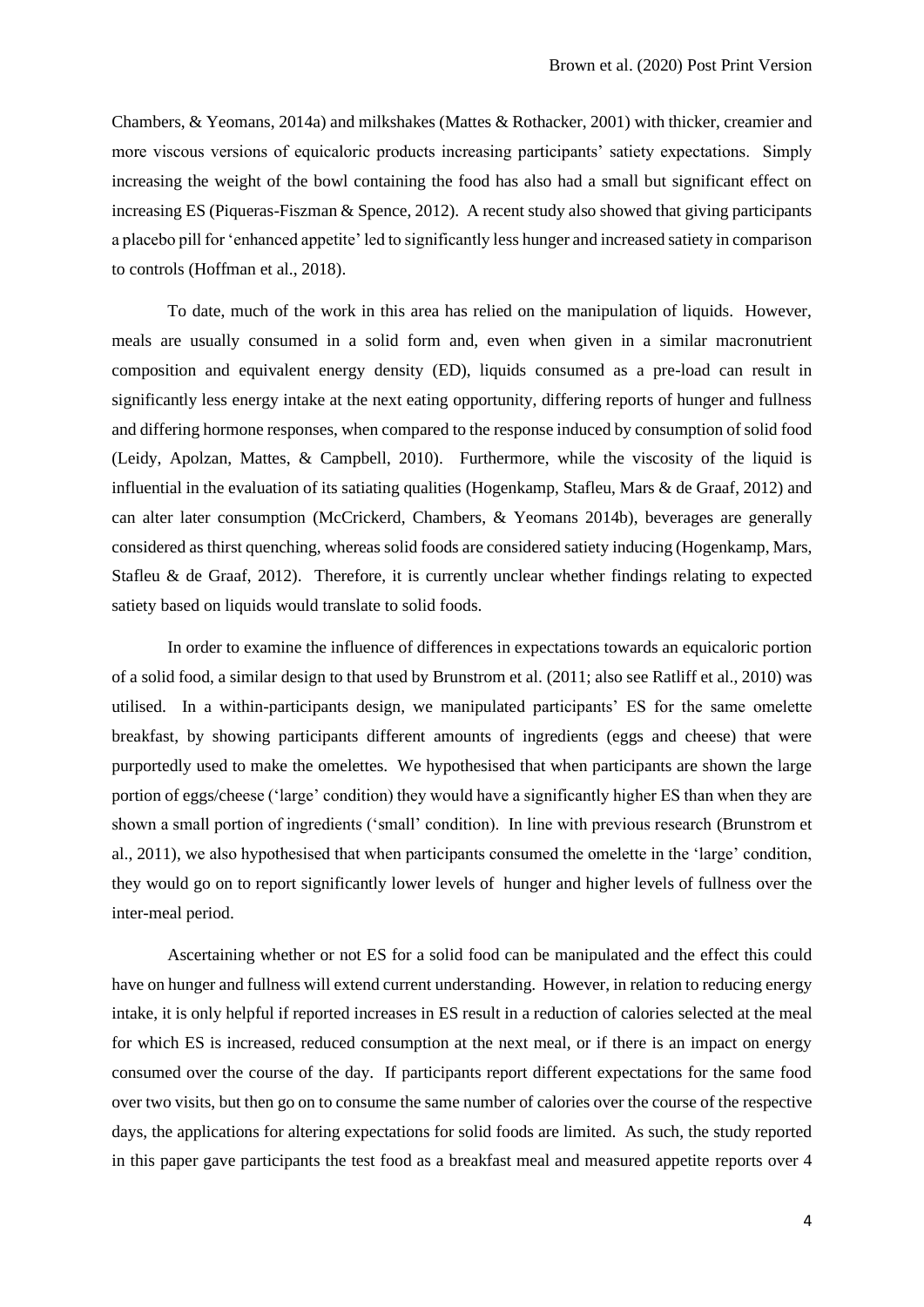hours, a timescale that is generally representative of the period between 'breakfast' and 'lunch' (e.g. 8am-12pm). We then provided participants with lunch in order to measure subsequent food intake. Furthermore, food weighing scales and a paper/pen food diary were given to participants so that they could record their consumption throughout the rest of the day. We hypothesised that when participants were in the 'large' omelette condition they would go on to consume fewer calories at lunch than when in the 'small' condition. Furthermore, we hypothesised that participants would consume fewer calories over the entire day (breakfast, lunch and self-reported evening consumption) when they believed that they consumed a 4-egg omelette for breakfast.

Finally, we measured participants' orexigenic hormone (total ghrelin) levels before (baseline) and immediately after (~20 minutes) consuming the omelettes (as well as after 30, 60, 120, 180 and 240 minutes, in line with appetite reports). Ghrelin is secreted by the stomach, is dependent on the person's nutritional state (pre-prandial increases and post-prandial decreases (Ariyasu et al., 2001; Tschöp et al., 2001; Gibbons et al., 2013)), and is thought to be an appetite-stimulatory signal (see Müller et al., 2015, for a review). As well as the Crum et al. (2011) study showing a difference in total ghrelin response for the same milkshake, ghrelin is of interest in relation to expectations as the pre-prandial increase in ghrelin correlates with reported hunger and the initiation of meals in the absence of time and foodrelated cues (Cummings Frayo, Marmonier, Aubert & Chapelot, 2004), levels change when equicaloric amounts of food with made with different macronutrients are consumed (Ratliff et al., 2010; Gibbons et al.), and levels are similar when food is consumed vs. sham feeding (Arosio et al., 2004). If total ghrelin is related to expectations, then we hypothesised that when participants were in the 'large' condition they would have a significantly more rapid decline in total ghrelin concentrations post consumption in comparison to when they consumed the omelette in the 'small' condition (as in Crum et al.). Having a measure of total ghrelin will contribute to our understanding of whether physiological responses may account for any differences in subsequent intake or appetite reports when expectations for an equicaloric solid food portion is altered.

# 2. Method

# 2.1. *Overview*

Participants visited the human nutrition unit (HNU) at the Rowett Institute for breakfast on two occasions, 1 week apart. On arrival, written informed consent was taken and participants were fitted with a flexible cannula inserted into their arm and a baseline blood sample was taken (overnight fasted). Baseline measures of appetite (hunger and fullness) were also provided (visual analogue scales) and their height and weight were measured. Participants were then taken to a dining room where they could be seated alone. Participants were shown either a 'small' portion or a 'large' portion of ingredients prior to each of the two breakfasts. As with previous research (Brunstrom et al., 2011), participants were told that they were being shown the ingredients to check for potential allergens.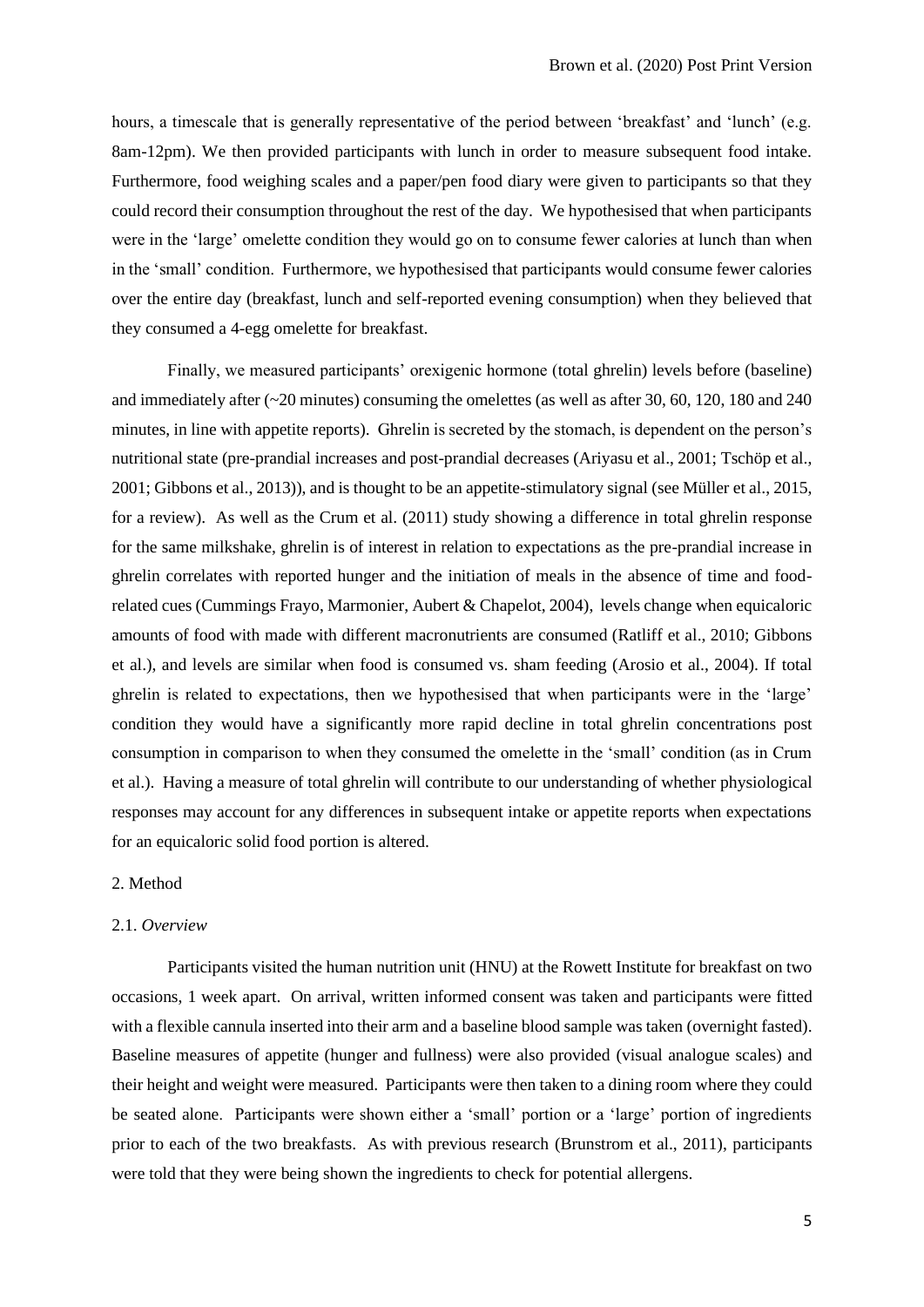Once participants confirmed that the ingredients were suitable for any dietary requirements, the ingredients were taken away to the kitchen under the pretence that they would be used to make their omelette. Participants were then brought the cooked omelette after a few minutes (to mimic a congruent preparation time). The omelettes on both visits were made from the same set of ingredients. Participants first tasted the omelette and then reported their expected satiety (Brunstrom et al., 2011), before consuming the breakfast in full. Post consumption appetite reports and corresponding blood samples were taken immediately after consumption and then for a further 4 hours (30mins, 60, 120, 180, 240). Participants were then given a pasta lunch. Prior to leaving the HNU, a food diary and food weighing scales were provided for participants to record their food and drink consumption for the remainder of the day. Ethical approval for the study was obtained from the Rowett Ethics Review Panel.

# 2.2. *Participants*

Participants were students at the University of Aberdeen and members of the public. Prior to arrival for Visit 1, participants were allocated alternately to the small-portion and the large-portion condition. However, if more than one person was tested on the same day, they were both allocated to the same initial condition in order to better maintain the manipulation (though any pairs were asked not to discuss the study during their participation). As any subsequent measure was dependent on a difference in ES, this was used to calculate power. The difference in ES reported in Brunstrom et al. (2011; using the same manipulation in a between participants design) had an effect size of approximately 0.76 (Cohen's *d*). Using this approximate effect size,  $\alpha = .05$ , and power set at .8, G\*Power (Faul, Erdfelder, Lang, & Buchner, 2007) gave an estimated N=13. Given that this study was aiming to use solid food and not a drink, and that two visits were required so attrition might occur, we recruited a total of 26 participants (18 female). Of these, 16 participants received the 'small' information during Visit 1 and 10 received the 'large' information during Visit 1. Participants were aged between 18 and 42 years (mean  $= 21$ , S.D.  $= 4.9$ ), and had a mean BMI 24.1 (3.6); 2 were underweight, 16 healthy, 5 overweight and 3 were categorised as obese. All participants received £30 for their time and any expenses accrued in taking part.

### 2.3. *Materials*

# 2.3.1. *Visual Analogue Scales (VAS)*

All VAS measures were completed as paper and pen reports. Participants' hunger was measured using a visual analogue scale anchored 0 ('Very hungry') - 100 ('Not at all') and fullness anchored 0 ('Very full') - 100 ('Not at all') with the question "How HUNGRY/FULL (as appropriate) do you feel RIGHT NOW?" (as in Brunstrom et al., 2011). Liking for the omelette and pasta were anchored 0 - (dislike very much) 100 (like very much) with the question "How much do you like the Omelette/Pasta (as appropriate)?".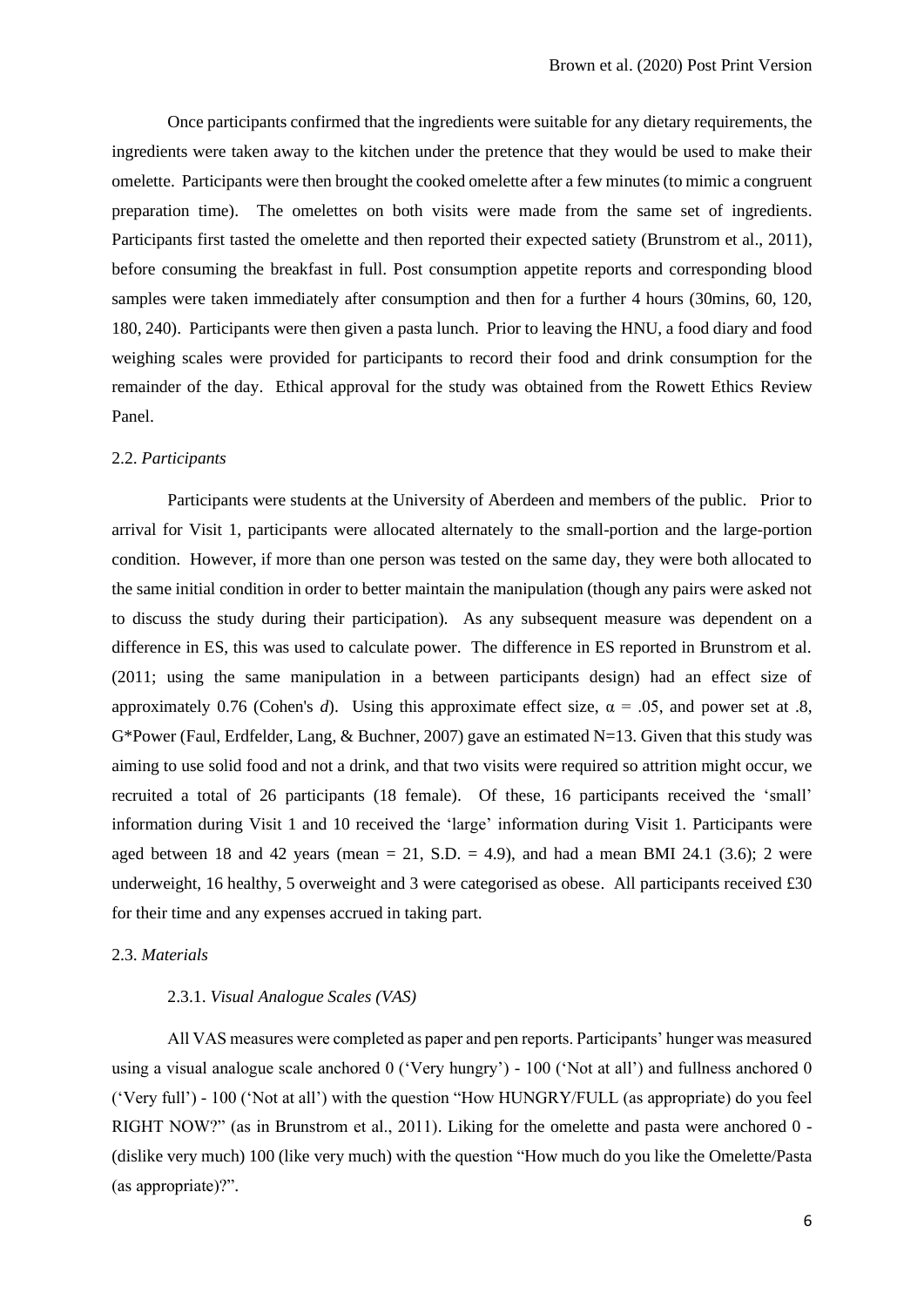#### 2.3.2. *Expected Satiety measure*

Expected satiety for the omelettes was measured using a computer-based 'method of adjustment' developed by Brunstrom and colleagues (Brunstrom, Collingwood, & Rogers, 2010; Brunstrom & Rogers, 2009) and the same measure was used in a previous study (Brunstrom et al., 2011). Participants were asked to first taste the omelette, imagine eating the whole meal, and then to think about how long they would expect it to stave off hunger. Participants then completed four computer-based trials, each consisting of a comparison food (pasta, pizza, chips, curry and rice) presented in the centre of a 20-inch EliteDisplay E201 monitor. Participants could change the amount of food displayed on the screen by pressing the left (to decrease) or right (to increase) arrow keys and it was their task to select an amount of food in each of these trials that, if it was given instead of the omelette, would stave off hunger for a similar period of time, i.e. that they believe to be equally satiating. Participants pressed the 'enter' key when they were happy with a given selection and the next food appeared. When completing this task, participants were specifically asked to 'ignore how much you do or do not like the foods on the screen and do not consider whether you would want to eat them right now'. This was to encourage them to focus solely on the satiety that they believed the foods would deliver. Further, it was felt that non-breakfast foods would prevent participants from just selecting a 'default' amount based on experience (e.g. 2 pieces of toast) rather than focusing on ES. The tool is programmed to present the foods in a random order each time it is used, to display a random amount at the start of each trial and represents a range of between 50 kcal to 1250 kcal, on a logarithmic scale.

# 2.3.3. *Omelette (breakfast)*

Participants were shown 4 eggs (Tesco brand (Hertfordshire, UK), medium, free range) with 60g of cheese (Tesco brand, mature, coloured cheddar cheese) in the 'large' condition and 2 eggs with 30g of cheese in the 'small' condition. The cooked omelettes were made from 3 eggs and 45g of cheese and contained approximately 460kcal. As this was a within-participants design, we tried to slightly alter the appearance of the omelettes across the two conditions in order to support the narrative that the omelettes differed in relation to the amount of ingredients. To do this, when in the 'small' condition the omelette was cooked in a pan with a circumference of 50.24cm and when in the large condition it was cooked in a pan with a 62.80cm circumference. The effect was that the 'small' omelette covered slightly less of the plate when it was subsequently served to the participant in the dining room.

Although 'medium' eggs were used throughout, there is a natural variance in the weight. However, differences are small, and the weight of the raw eggs and the cooked omelettes were comparable across the two conditions (see Table 1). Measures of liking were taken immediately after consumption in both conditions (see Table 1) and familiarity for omelettes ('Never', 'Less than once per year', 'Once a year', 'Monthly' or 'Every week', coded: 1 (low) - 5 (high)) was measured at Visit 1 (mean  $(SD) = 3.9$  (1.1)).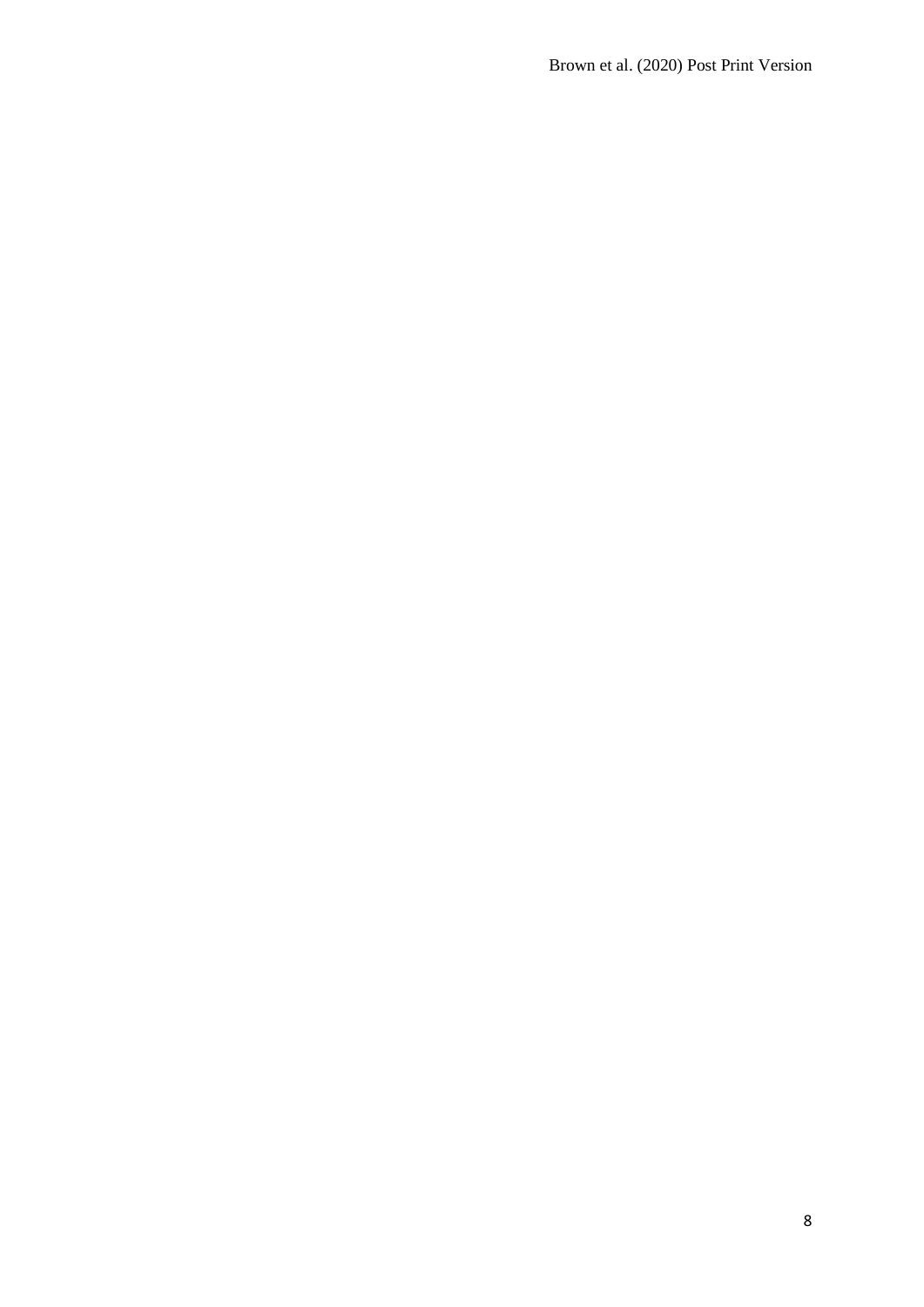| <b>Parameter</b>                               | <b>Condition - Mean (SD)</b> |                      |
|------------------------------------------------|------------------------------|----------------------|
|                                                |                              |                      |
|                                                | <b>Small portion</b>         | <b>Large portion</b> |
| Weight of raw eggs (g)                         | 155(1)                       | 156(1)               |
| Cooked omelette $(g)$                          | 191(1)                       | 193(1)               |
| Omelette liking $(100$ -mm scale) <sup>a</sup> | 80(4)                        | 78(4)                |
| Pasta liking $(100$ -mm scale) <sup>a</sup>    | 86(3)                        | 82(3)                |

Table 1. Details of the omelette ingredients and participants reported liking of the breakfast and lunch, separated by condition.

 *a 0 = dislike very much; 100 = like very much*

#### 2.3.4. *Pasta lunch*

A 930g portion of pasta (Tesco brand, Penne Pasta Quills - 400g cooked) and sauce (Lloyd Grossman Tomato and Basil Pasta Sauce - 530g) was presented in a large bowl for participants to serve themselves on to a separate plate, using a serving spoon. The whole serving consisted of approximately 960 kcal. Measures of liking were taken immediately after consumption in both conditions (see Table 1).

# 2.3.5. *Food diary*

On both test days, participants were given food diaries and kitchen scales to record their food and drink intake upon leaving the HNU, until they went to sleep that evening. Volunteers were asked, where possible, to use the portable scales (Salter electronic kitchen scales) to weigh the foods and any leftovers and to record all food items eaten and all fluids consumed. The accuracy of the scales was checked (using known weights) before use and all were within a suitable range (<3g variance per 1000g). As well as being given verbal instructions, participants were given full written guidance on how to complete the diary and weigh the food/drink. The data from the food diaries were analysed using WinDiets Nutritional Analysis Software (Version 1.0, The Robert Gordon University, Aberdeen, UK).

# 2.4. *Procedure*

Participants were told that the study was taking place in order to assess the effects of a 'high fat, high protein breakfast on feelings of hunger, fullness and people's physiological response' and that they would be given different omelette breakfasts over two visits. Participants who contacted the researcher were given a full information sheet and the chance to ask any questions, prior to agreeing to take part. Those people who were willing to be part of the study subsequently visited the HNU in the morning (between 07:00-09:00) having been asked to fast from at least 22:00 the evening before (participants were asked to avoid all food and calorie-containing drinks). While arrival time for visit 1 varied for each person, arrival for visit 2 was arranged to match the time of their first visit.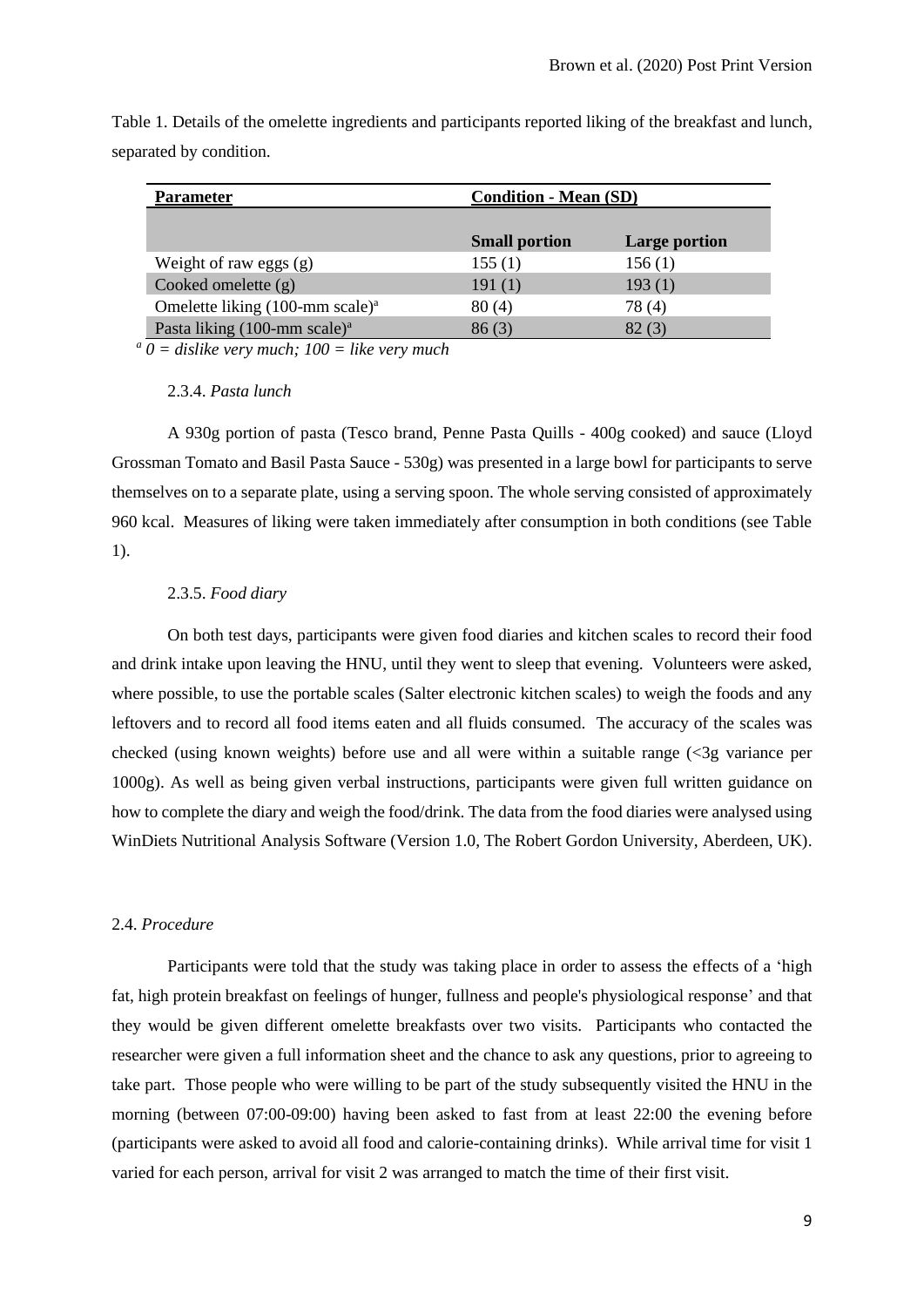Baseline measures of hunger and fullness were taken, participants reported the time they had consumed their last meal and what they had eaten (Note: in a reminder email for Visit 2, participants were told what they had reported as their last meal the evening prior to Visit 1 and they were asked, if possible, to eat a similar amount of food at a similar time the evening before the their second visit). Height and weight were measured (shoes and outer jacket removed) once these initial responses were recorded, followed by insertion of a cannula with a 3-way valve into the arm and two baseline blood samples taken (further details given in 'Biochemical Analysis' section below).

After cannulation, participants were taken to a private room containing a table, chair, cutlery, as well as space for them to consume their breakfast and to have a computer/monitor display. Here they were shown one of two sets of ingredients that were purportedly to be used to make their omelette. The ingredients were shown to the participant under the guise of a check for potential allergens. Once participants confirmed that the ingredients shown to them would not cause any allergic response, they were asked to wait a moment while the ingredients were passed to the kitchen so that the omelette could be cooked. The time of presentation was noted by the researcher.

While the omelette was being prepared, participants had the computer task (ES measure) explained to them and any questions regarding the task were answered. Once the omelette was cooked it was presented to the participants and their ES was recorded. Water was also provided for the participants. All participants consumed the omelette in its entirety on both visits.

Once the omelette was consumed, participants reported their hunger and fullness, their liking for the omelette and how often ('Never', 'Less than once per year', 'Once a year', 'Monthly', and 'Every week') they consumed omelettes. Participants were then immediately returned to the medical area for their post consumption blood samples which were taken 20 minutes from the point at which the omelette ingredients were presented to the participant. This was achieved for the entire sample, thus, while eating time was not explicitly measured, the time taken to cook the omelette, complete the ES measure, consume the omelette, complete the post consumption measures of appetite and liking and to be escorted back to the medical area for the second set of blood samples, was < 20mins. Finally, participants were shown to a communal waiting area where they remained between the subsequent measures/samples. This area offered them a more comfortable environment to wait during the 4-hour testing period with sofas, a TV, books and internet access. Further measures of hunger and fullness, along with corresponding blood samples, were taken 30, 60, 120, 180 and 240 minutes later. At the first visit, during one of the hour-long waiting periods, the use of the food diary and scales were explained.

Finally, 4 hours post consumption, participants completed their final pre-lunch hunger and fullness ratings, the final blood samples were taken, and the cannula was removed. At this point participants were returned to the same dining room that was used in the morning and they were given a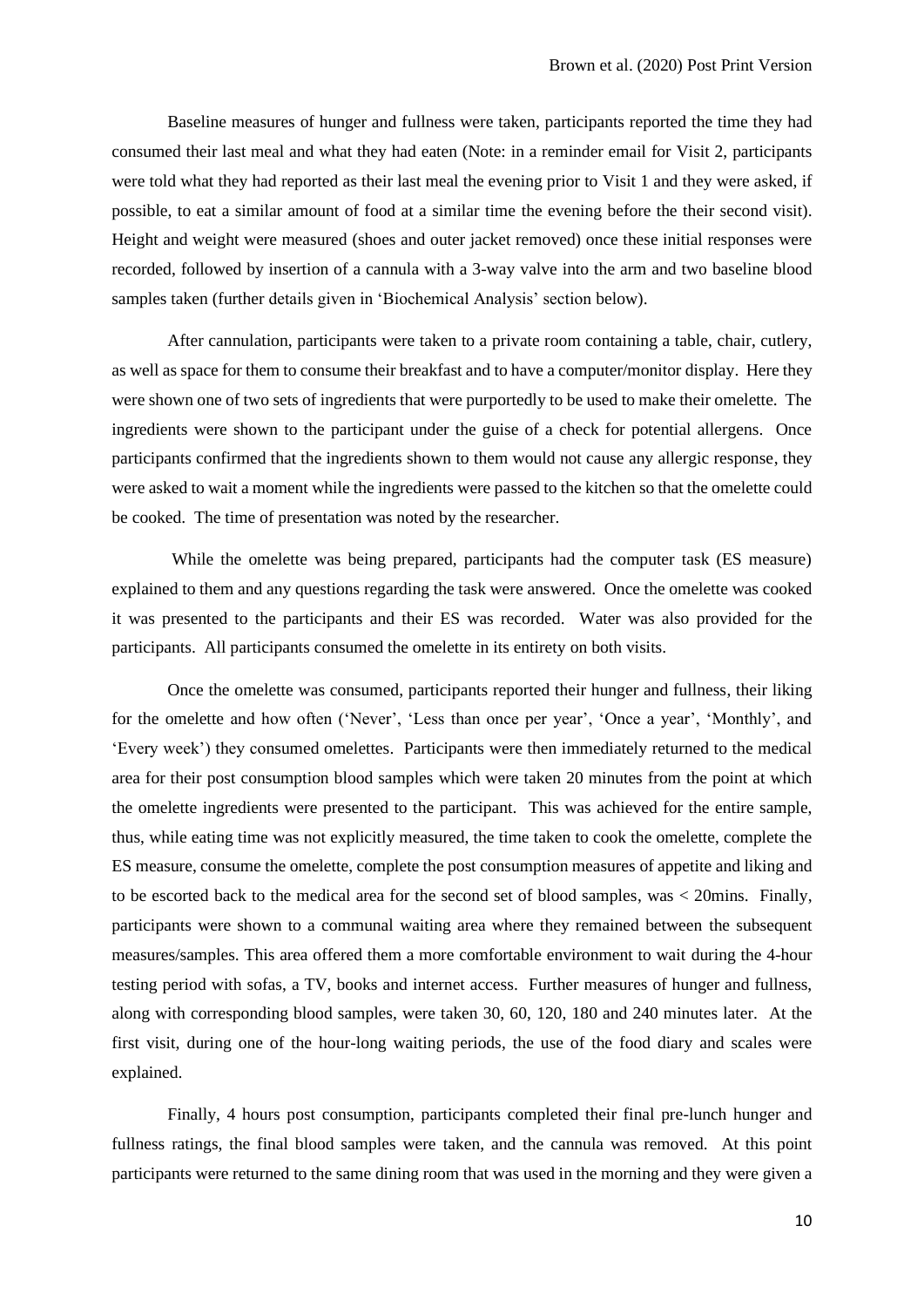pasta and tomato sauce lunch. Participants were told to 'eat as much or as little as you like, until you are pleasantly full'. After lunch, participants reported their hunger, fullness, liking of the pasta and their familiarity with pasta. The test was repeated after a 1-week washout period and participants were shown the alternative set of ingredients at Visit 2. Measures of height, weight and familiarity were not taken on Visit 2.

As the protocol required a food diary to be completed for the afternoon/evening of the second visit, debriefs were carried out later (usually within 1 week of the second visit). At the debrief participants were asked what they thought the study was about. While the exact details varied, all participants reported a belief that the study was in line with the narrative originally given by the researcher ('the effects of different amounts of fat and protein and the effect this has on hunger/fullness/physiological response'). The true aims of the study were revealed, participants were debriefed, and any remaining questions were answered. Finally, participants were thanked for their participation and paid £30 for their time.

#### 2.5. *Blood sampling and analysis*

Blood was collected into EDTA-containing monovettes for the measurement of total ghrelin and samples were immediately treated with a 120µl mixture of the serine protease inhibitors 4-(2 aminoethyl) benzenesulfonylfluoride hydrochloride (Roche Diagnostics Ltd, West Sussex, UK) and protease inhibitor cocktail (Sigma-Aldrich, Poole, UK). For the measurement of glucose, triglycerides (TAG), non-esterified free fatty acids (NEFA), low-density lipoprotein cholesterol (LDL), high-density lipoprotein cholesterol (HDL) and total cholesterol, blood was collected into lithium heparin monvettes. Plasma was obtained by centrifugation at 3000 x g for 15 minutes at 4ºC. Plasma was stored in 500µl aliquots at -70°C for later analysis. The plasma analysis was carried out at the Rowett Institute, Technical Services department using the Konelab analyser (Thermo Fischer Scientific, Waltham, MA, USA). The human ghrelin RIA kit from Millipore (#GHRT -89HK: Millipore, Billerica, MA, USA) method was as described in the kit protocol.

Total ghrelin concentrations were measured by human RIA (GHRT-89HK; Millipore UK Ltd, Watford, UK) with inter-assay variability of 8.7% and intra-assay variability of 6.9%. Glucose, TAG, NEFA, LDL, HDL and total cholesterol concentrations were determined using a discrete automated clinical analyser (Kone Oyj, Espoo, Finland) using commercial kits (Labmedics, Manchester, UK). The cannulation process failed on at least one visit for two of the participants, leaving 24 participants with all biochemical measures. All methods were carried out following appropriate Standard Operating Procedures (SOPs) by trained personnel.

#### 2.6. *Data analysis*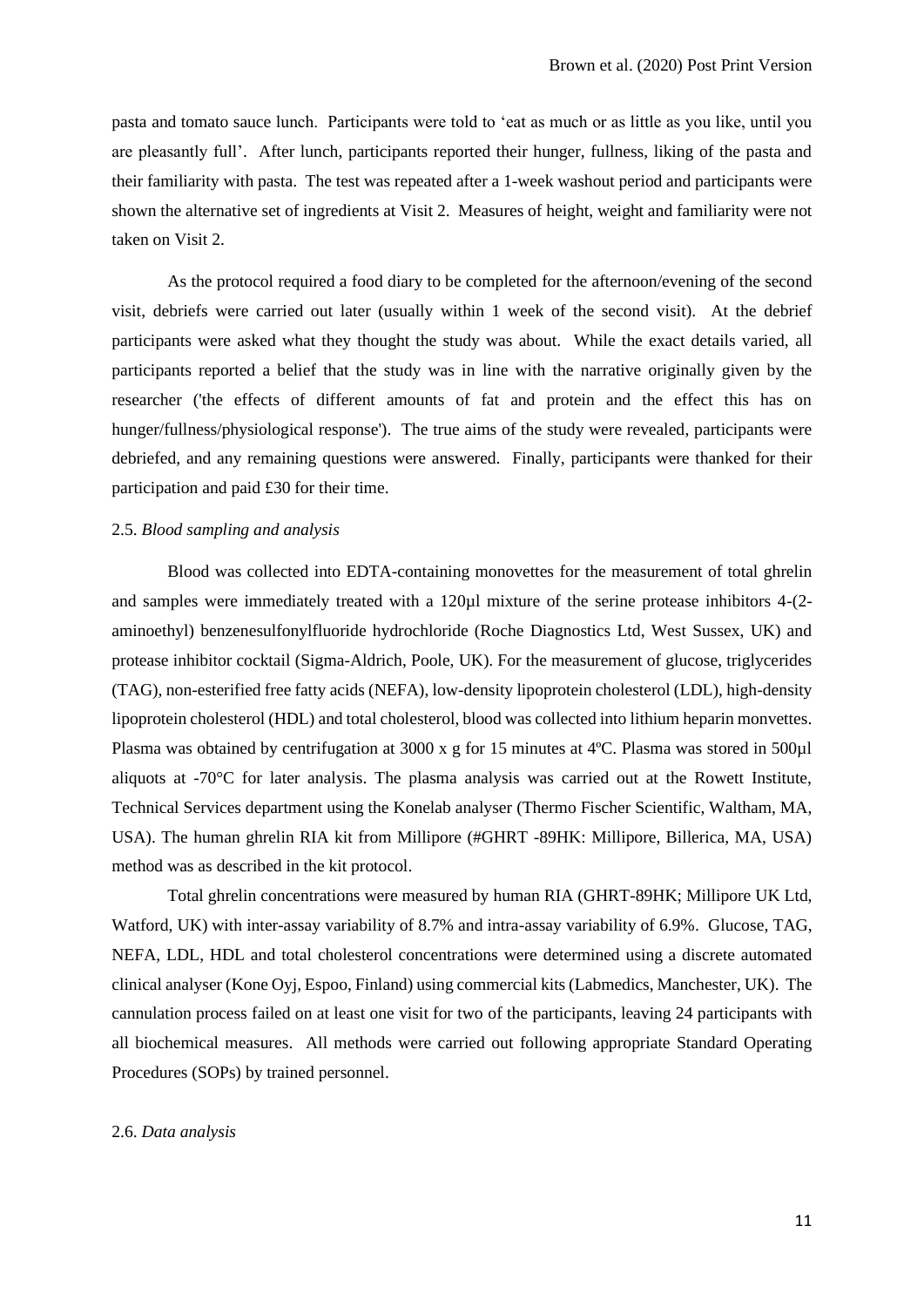Prior to the main analysis, paired samples t-tests were used to compare all baseline measures. For the main analysis, participants' measures of ES for the 'small' (see two eggs) and 'large' (see four eggs) conditions were also compared using a paired samples t-test. Reports of hunger and fullness were converted into 'change scores' by subtracting baseline measures from those recorded post-consumption (as in Brunstrom et al., 2011). These scores were then analysed using a 2 ('small'/'large' portion) x 6 (time: post-consumption, 30, 60, 120, 180, 240 mins) analysis of variance (ANOVA). As the assumption of sphericity was violated, a Huynh-Feldt correction was applied. An interaction between portion information and time in relation to hunger reports was followed up with t-tests using Bonferroni corrections.

Total ghrelin responses were analysed using a 2 ('small'/'large' portion) x 7 (time: baseline, postconsumption, 30, 60, 120, 180, 240 min) ANOVA. Again, a Huynh-Feldt correction was applied*.* Finally, lunchtime consumption (pasta), post-lunch intake (food diaries) and each day's total intake (sum of omelette, pasta and food diaries) were calculated (kcal) and each analysed using a paired samples t-tests. Given the previous evidence described and directional hypotheses outlined, one-tailed tests were used. All analyses were completed using SPSS, version 24 (SPSS, IBM).

#### 3. Results

# **3.1. Baseline measures and participant characteristics**

The weight of the raw ingredients used to make the omelettes, the weight of the cooked omelettes and the reports of liking for the omelettes and pasta, across the two visits (see Table 1, above), as well as fasted hunger and fullness reports, and the lipid profile, across the two visits (see Table 2) revealed no significant differences (all  $p > .05$ ).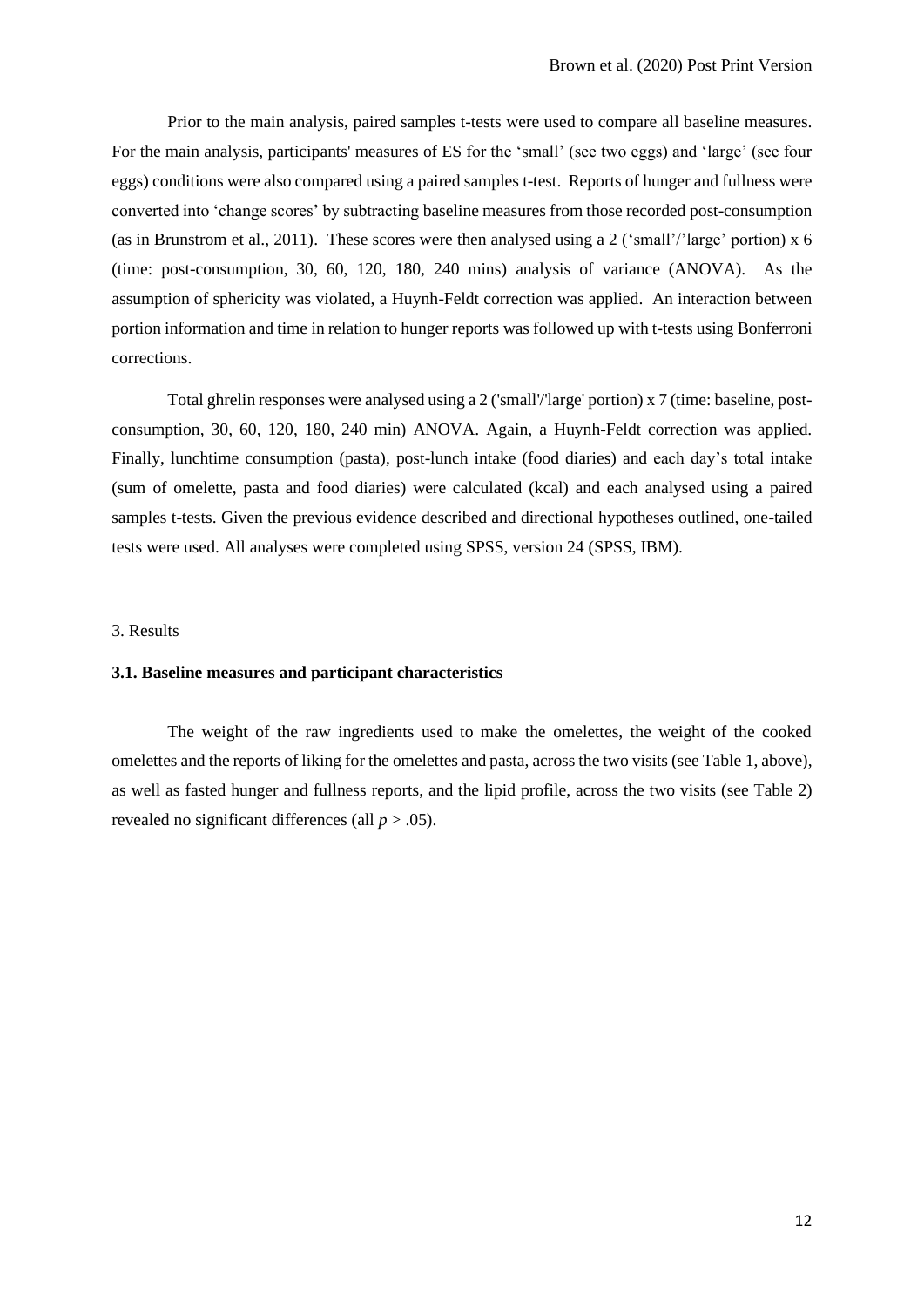| <b>Parameter</b>                             | <b>Condition</b>                            |                                             |
|----------------------------------------------|---------------------------------------------|---------------------------------------------|
|                                              | 'Small' portion<br>$(2$ eggs, $30g$ cheese) | 'Large' portion<br>$(4$ eggs, $60g$ cheese) |
| Hunger $(100$ -mm scale) <sup>1</sup>        | 29(25)                                      | 28(22)                                      |
| Fullness (100-mm scale) <sup>1</sup>         | 82 (20)                                     | 81 (21)                                     |
| Glucose (mmol/L) <sup>2</sup>                | 5.03(0.3)                                   | 4.98(0.4)                                   |
| Triglycerides $(mg/dL)^2$                    | 0.87(0.3)                                   | 0.89(0.3)                                   |
| LDL-C $(mg/dL)^2$                            | 2.29(0.8)                                   | 2.19(0.8)                                   |
| HDL-C $(mg/dL)^2$                            | 1.48(0.5)                                   | 1.49(0.5)                                   |
| Total Cholesterol $(mg/dL)^2$                | 4.32(1)                                     | 4.25(1.1)                                   |
| Nonesterified fatty acids (NEFA) $(mg/dL)^2$ | 0.65(0.3)                                   | 0.62(0.3)                                   |

| Table 2. Mean (SD) baseline measures. Separate values are provided for each condition. |
|----------------------------------------------------------------------------------------|
|----------------------------------------------------------------------------------------|

 $1N = 26$ ;  $2N = 24$ . LDL-C indicates low-density lipoprotein cholesterol; HDL-C indicates high-density lipoprotein cholesterol.

# **3.2. Expected satiety measure:**

Figure 1 shows participants' mean  $[± 95\%$  CI expected satiety when either the small or large amount of ingredients had been shown. In the 'large' condition the omelette was expected to deliver approximately 122kcal more satiety than the 'small' condition (36%). This reflects a large effect ( $d =$ 0.94) and is statistically significant (t(25) = 5.05, p < .001, one tailed).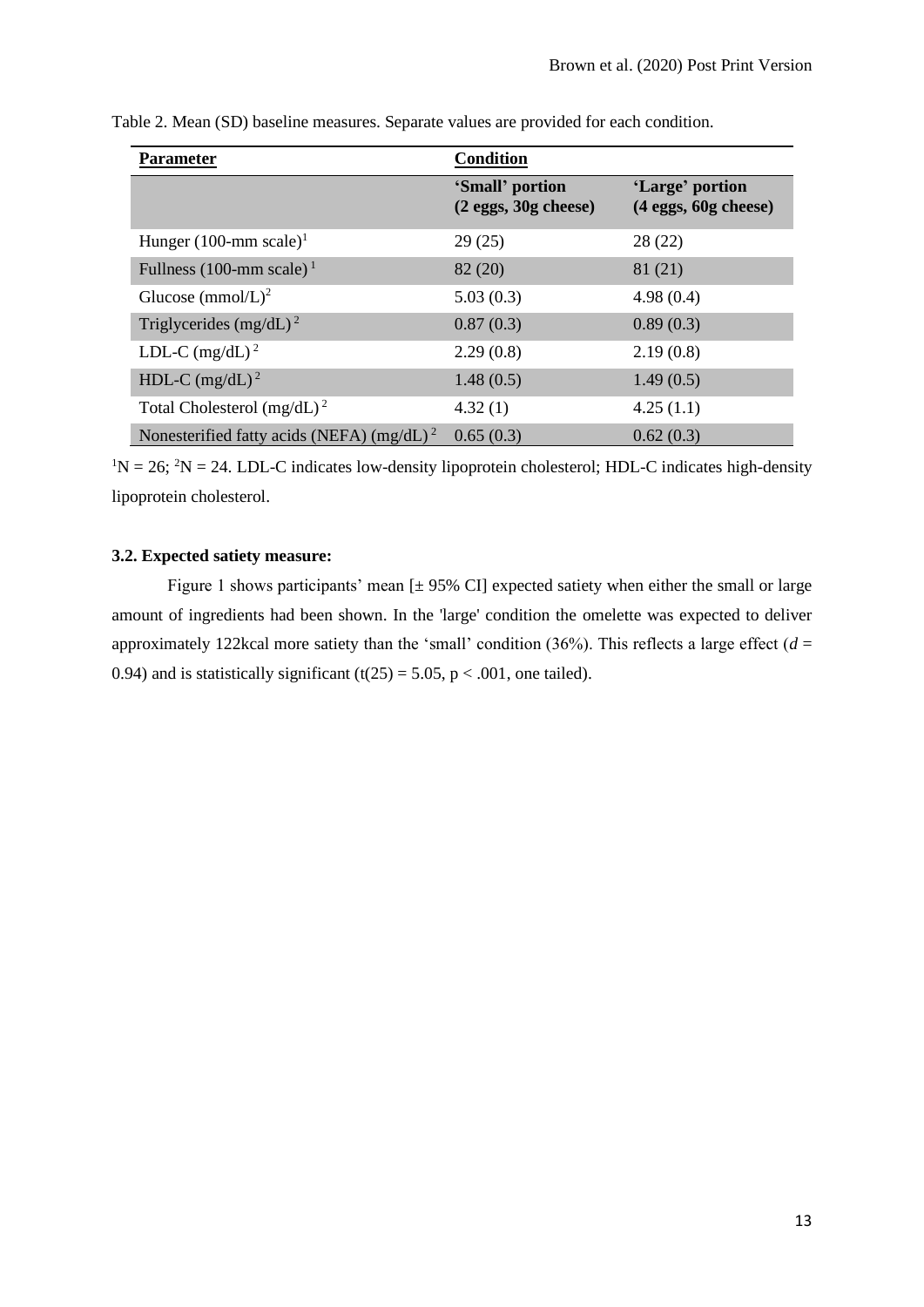

Fig. 1. Mean [± 95% CI] expected satiety (kcal) associated with 'small' (two eggs) and 'large' (four egg) displays (N=26). Note: asterisk depicts significance at p < .001, one-tailed.

# **3.3. Hunger and fullness:**

The mean ( $\pm$  SEM) hunger change-scores are shown in figure 2. A repeated measures ANOVA showed that, as would be expected, there was an overall main effect of time on hunger ( $F(1, 1.855) =$ 107.26,  $p < .001$ ,  $\eta_p^2 = .811$ ). There was no main effect of portion information (small vs. large) on overall hunger reports (F(1, 1) = 2.06,  $p = .164$ ,  $\eta_p^2 = .076$ ) (marginal means for overall hunger in the small condition,  $M = 29$  [18 - 39] and large condition ( $M = 36$  [25 - 47]) but the interaction between the two variables (portion information\*time) was significant  $(F(1, 4.192) = 3.06, p = .018, \eta_p^2 = .109)$ . Post-hoc t-tests were used to investigate this significant interaction. These indicated the greatest differences were at 120 mins (t(25) = -2.380,  $p = 0.0125$ , one-tailed) and 180 mins (t(25) = -1.880,  $p =$ 0.036, one-tailed) but neither was statistically significant after applying the Bonferroni correction for multiple comparisons (corrected α = .008).<br>  $\frac{1}{20}$  and  $\frac{1}{20}$  and  $\frac{1}{20}$  and  $\frac{1}{20}$  and  $\frac{1}{20}$  and  $\frac{1}{20}$  and  $\frac{1}{20}$  and  $\frac{1}{20}$  and  $\frac{1}{20}$ . Note: asterisk depict:<br> **3.3. Hunger and ful**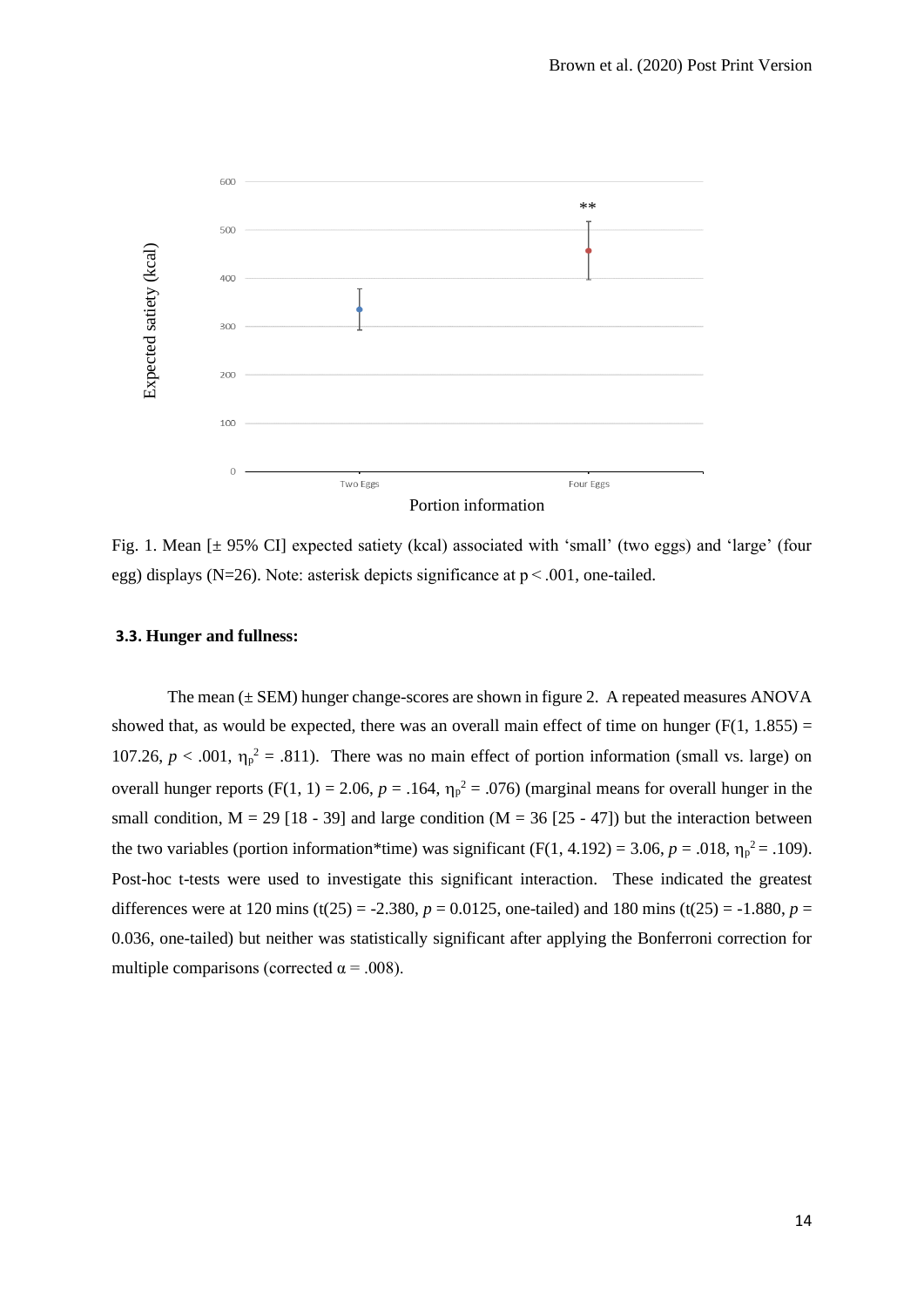

Fig. 2. Mean  $(\pm$  SEM) change in reported hunger in the small (see two) and the large (see four) conditions (N=26).

The mean  $(\pm$  SEM) fullness change-scores are shown in figure 3. A repeated measures ANOVA showed that there was an overall main effect of time on reported fullness (F(1, 2.231) = 111.2,  $p < .001$ ,  $\eta_p^2 = .816$ ). There was no main effect of portion information (small vs. large) on overall fullness reports (F(1, 1) = 1.248,  $p = .275$ ,  $\eta_p^2 = .048$ ) (marginal means for overall fullness in the small condition,  $M = 36$  [27 - 44] and large condition  $M = 39$  [30 - 49]) and the interaction between the two variables (portion information\*time) did not reach significance ( $F(1, 3.495) = 1.17$ ,  $p = .33$ ,  $\eta_p^2 = .045$ ).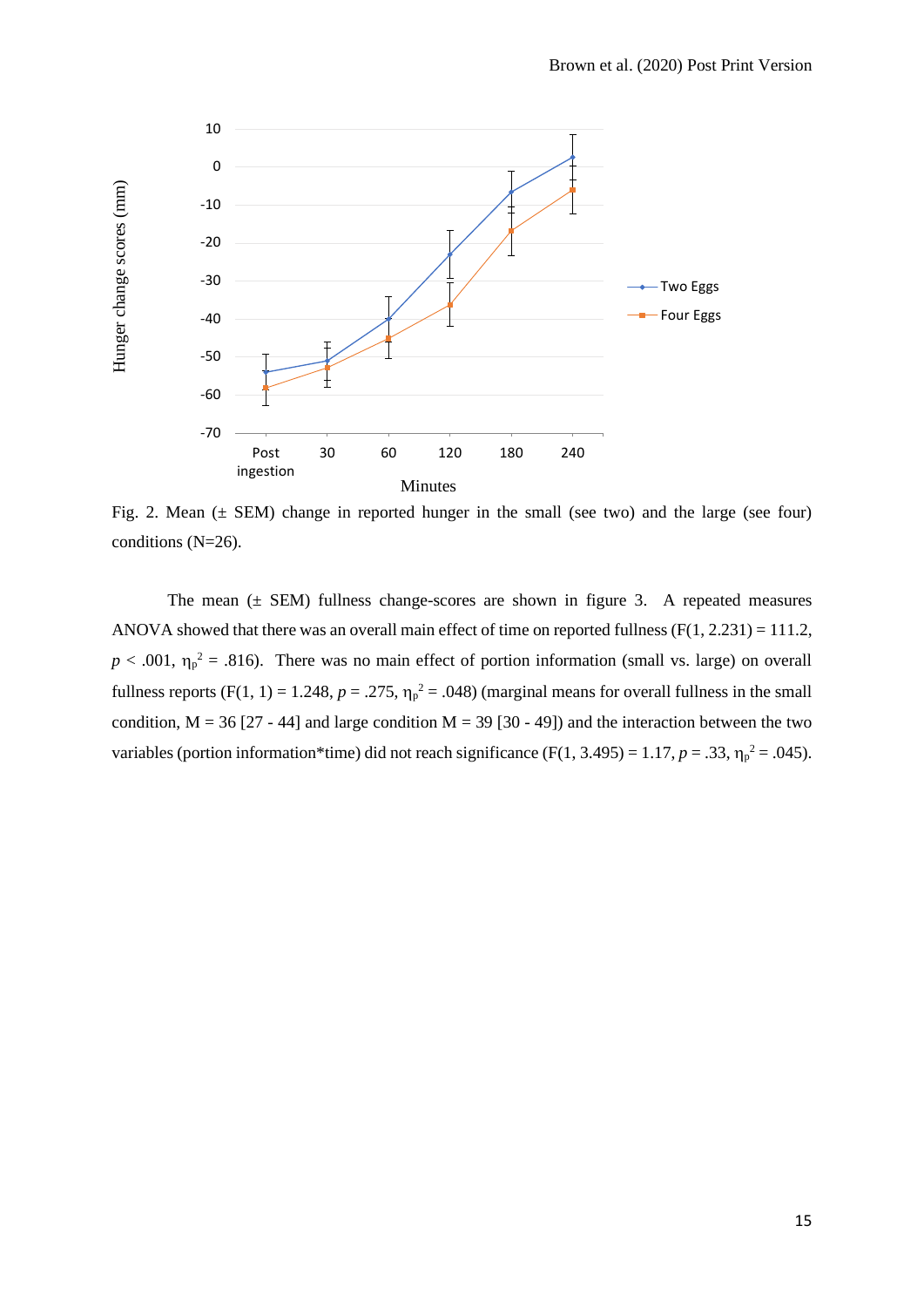

Fig. 3. Mean  $(\pm$  SEM) change in reported fullness in the small (see two) and the large (see four) conditions (N=26)

# **3.4. Pasta, Food Diaries and Day's Total Intake**

When participants thought they had consumed a 4-egg omelette (large condition) they ate approximately 70 fewer calories at lunch than when they thought that they had consumed a 2-egg omelette (small condition) (a 12% difference) ( $M<sub>large</sub> = 530$  [ $\pm$  95% CI 428-632];  $M<sub>small</sub> = 599$  [ $\pm$  95% CI = 496-703]). This reflects a small  $(d = 0.29)$  but statistically significant  $(t(25) = 2.187, p = .019,$ one-tailed) effect. Participants' food diaries showed that, when participants were in the large condition, they went on to consume 1022 kcal  $[\pm 95\% \text{ CI} = 826 - 1217]$  and when they were in the small condition they went on to eat 1119 kcal  $[\pm 95\% \text{ CI} = 932 - 1306]$ . This difference in later consumption did not reach statistical significance (t(25) = 1.172,  $p = .126$ , one-tailed). As a final measure of consumption, the whole day's calorie intake was calculated as a composite score of the omelette, pasta lunch and food diaries to see if overall intake differed by portion condition. As can be seen in figure 4, these data show that, on average, participants consumed 167 fewer calories  $[\pm \text{CI } 26 - 309]$  when they thought they had consumed a four egg omelette (a 9% difference). This reflects a small-medium effect  $(d = 0.33)$  and is statistically significant (t(25) = 2.12,  $p = .02$ , one-tailed).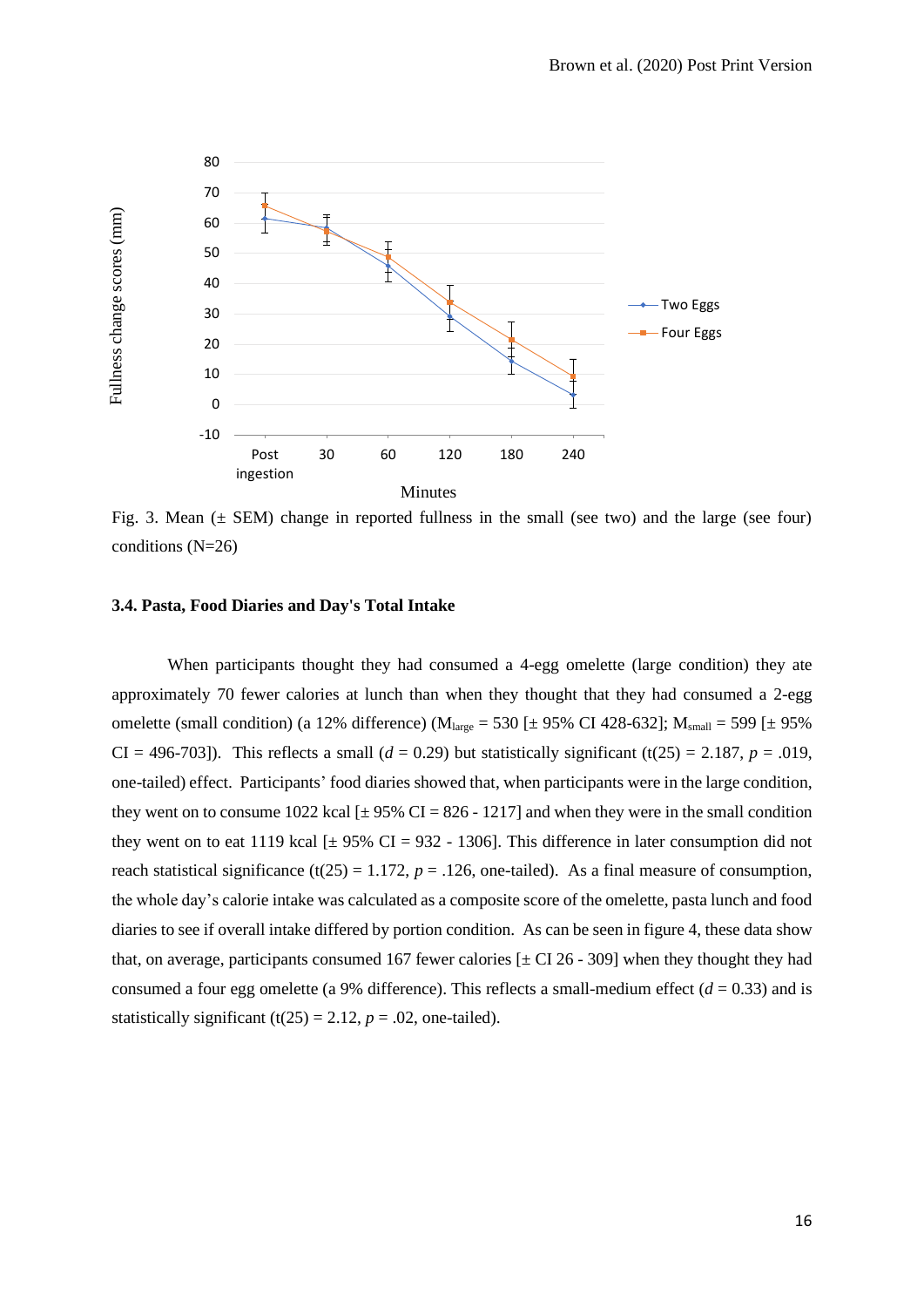

Fig. 4. Mean [± 95% CI] kcal for combined (omelette, pasta, food diaries) consumption after the 'small' (see two) and the 'large' (see four) conditions (N=26). Note: asterisk depicts significance at p < .05, one-tailed.

### **3.5. Total ghrelin response**

The mean  $(\pm$  SEM) total ghrelin (pM) measures across the test period (baseline - 4 hours) are shown in figure 5. A repeated measures ANOVA showed that there was an overall main effect of time on total ghrelin response (F(2.84, 65.39) = 3.04,  $p = .038$ ,  $\eta_p^2 = .117$ ). There was no main effect of portion information (small vs. large) on total ghrelin response (F(1, 23) = .283,  $p = .6$ ,  $\eta_p^2 = .012$ ) (marginal means for overall total ghrelin in the small condition,  $M = 307.8$  [262.3 - 353.4] and large condition  $M = 314.2$  [271.5 - 356.9]) and the interaction between the two variables (portion information\*time) did not reach significance (F(2.57, 59.02) = .501,  $p = .365$ ,  $\eta_p^2 = .044$ ).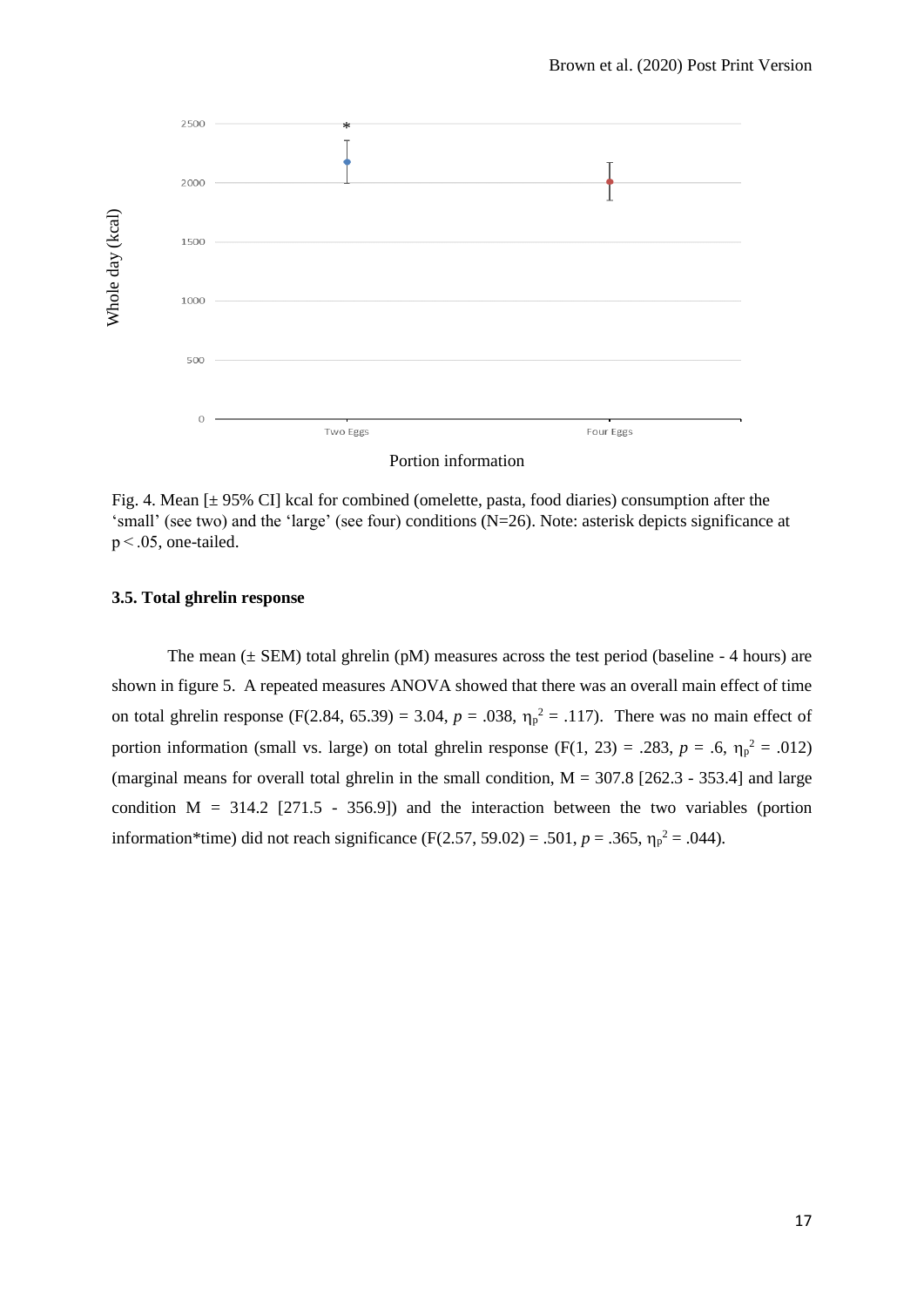

Fig. 5. Mean  $(\pm$  SEM) total ghrelin (pM) in the 'small' (see two) and the 'large' (see four) conditions (N=24)

# 4. Discussion

-

This study reports some novel findings. Firstly, our hypothesis that participants' ES for a solid food could be manipulated was supported. This extends previous work that demonstrated the same effect using smoothies (Brunstrom et al., 2011). Our second hypothesis, based on the Brunstrom et al. (2011) study, was that participants' hunger and fullness reports would differ over the inter-meal period because of the difference in ES. Our data provide some support for this hypothesis in relation to hunger (though not fullness). We found that there was a significant interaction between portion size information and time on self-reported measures. While post-hoc tests did not definitively identify what is driving this interaction, both our data and prior research/theory suggest that this could be due to differences in perceived hunger around the mid-point (120 minutes and, to a lesser degree, 180 minutes) of the inter-meal period.

These findings fit well with a prior study by Brunstrom et al. (2012). In an independent measures design, four groups of participants were shown either 500ml or 300ml of soup and then went on to consume a congruent amount or had the amounts altered ('see 300ml consume 500ml' or 'see 500ml and consume 300ml'). The data showed that participants' subsequent reports of hunger were initially driven by the amount that they had consumed. However, after 2 hours, hunger reports were related to the perceived rather than actual amount of soup consumed. In line with this, our findings show that, despite anticipatory differences in ES, initial hunger reports related to the physiological consequences of eating a 3-egg omelette and this was the overriding driver of appetite reports (see Blundell, Rogers & Hill, 1987; Brunstrom et al., 2012). However, at around the mid-point (2-3 hour measures), the interaction and post hocs suggest that initial expectations became more influential.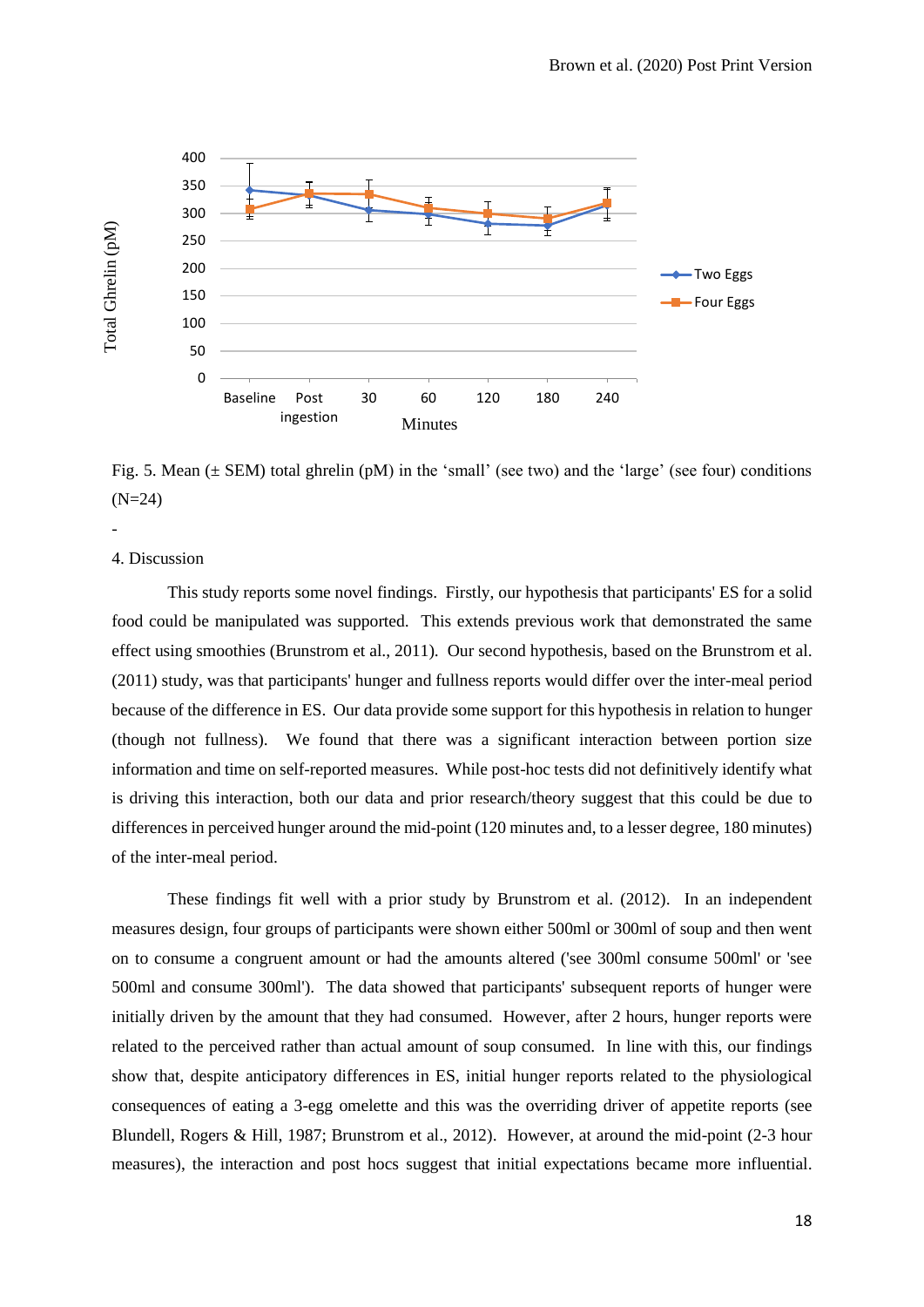Finally, at the 4 hour point, appetite reports across the two visits were, again, driven by the fact that participants had consumed the same 3-egg omelette on both occasions. However, the study was powered for a difference in ES and it is important to highlight that the measures of hunger did trend in the hypothesised direction across the 4 hours of measures (see fig. 2). As such, it may be that this measure was underpowered and ES playing a greater role across the inter-meal period cannot be ruled out.

Our third hypothesis was that participants would consume fewer calories when in the large than compared to the small condition. Our data support this hypothesis showing that when they thought that they had eaten a 4-egg omelette, participants consumed less pasta at lunch. Consumption after lunch until the end of the day (as measured by weighed food diaries) did not reach statistical significance. However, the overall comparison (day's total intake) was significantly different (9.1%) when participants thought that they had eaten a 4-egg omelette in comparison to when they thought they had eaten the 2-egg omelette (an mean decrease of 167 calories).

Such a difference is potentially important. Dynamic weight loss models (see Thomas et al., 2013) are based on the first law of thermodynamics incorporating body composition, age, height, gender result in a curvilinear pattern of weight loss over time. As such, when looked at from an individual level, estimates of calorie restriction range from 300-1500 kcal/day (Blundell, 2011). Therefore, a reduction of ~167kcal, if shown to be consistent in further studies and across different meal types, as a result of doing nothing more than eating a food that a person considers to be a higher ES, could contribute significantly.

Research with liquid and semi solids foods has consistently shown that increasing ES affects subsequent appetite ratings and/or consumption (Brunstrom et al., 2011; Chambers et al., 2013; Hogenkamp et al., 2013; McCrickerd et al., 2012; Yeomans & Chambers, 2011). This study provides some additional support in relation to solid foods using a similar methodology. However, it is unclear whether these differences are the result of memory (Higgs, 2002; Higgs, Williamson, & Attwood, 2008; Robinson et al., 2013) or due to a conditioned, physiological response (Crum et al., 2011; Cummings et al., 2004; Feillet, 2010; Hogenkamp et al., 2013; Ott et al., 2011, 2012; Schüssler et al., 2012). Cognitive processes such as memory for consumption influence both short term (e.g. preload/immediate test meal) and longer term (e.g. 2hr delay before lunch) food intake (Robinson et al., 2013). Therefore, when participants are asked to report their hunger and fullness for a period following a meal, it may be that they recall episodic memory encoded at the time of consuming that meal and this influences their reports/later consumption (Brunstrom, 2014).

Our study measured participants' total ghrelin response over the 4-hour test period. We hypothesised that when in the 'large' condition participants would show a significantly greater decline in total ghrelin concentrations post consumption, in comparison to when they consume the omelette in the 'small' condition, as in Crum et al. (2011). Our results do not support this hypothesis and no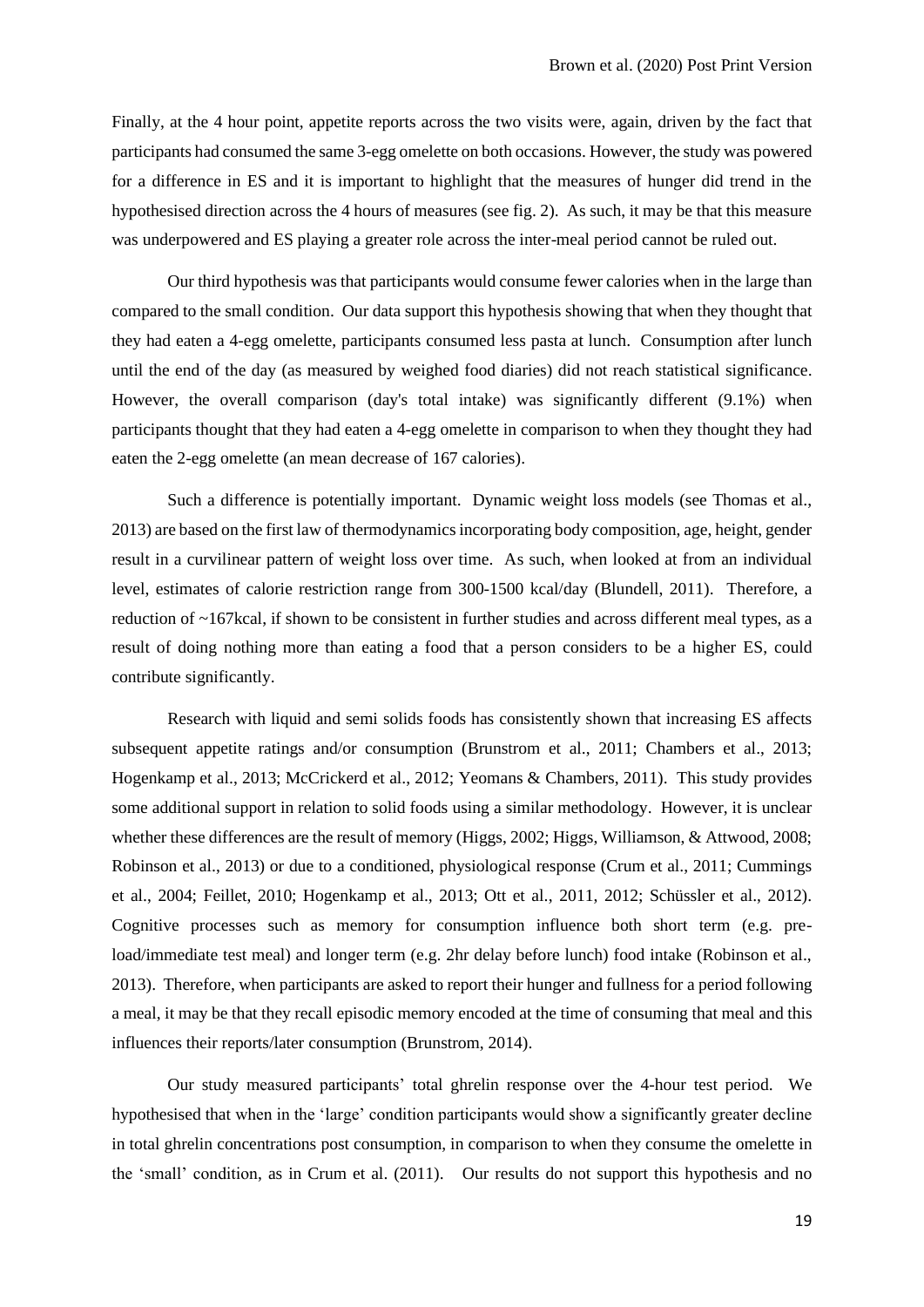difference in total ghrelin was shown. This is in line with Hogenkamp et al. (2013) where participants who were given a low kcal (LC) yogurt preload with high kcal (HC) information consumed less food at a later ad-lib eating opportunity, in comparison to a LC pre-load with LC information, but showed no anticipatory hormone response. As in our study, they concluded that post-prandial levels of total ghrelin were related to the actual pre-load intake rather than the information provided.

There are differences in the exact timings for when the blood samples were taken in Hogenkamp et al. (2013), Crum et al. (2011) and the current study which could account for differences in the findings in relation to total ghrelin (see Hogenkamp et al.). A tentative alternate explanation is that it could be that a relatively large difference in expectations is required to produce a response in the form of a total ghrelin change. Participants in our study were led to believe that their consumption over the two visits would differ by 100% (2 or 4 eggs), in the Hogenkamp et al. study it was 195% difference. However, in Crum et al. the purported difference was 343% over the two eating episodes, by far the largest. Finally, it could be that descriptors are important and the response is more related to psychological craving. A study by Veldhuizen, Nachtigal, Flammer, de Araujo and Small (2013) used verbal descriptors ("healthy" vs. "treat") and found that midbrain and hypothalamus responses to a low-calorie fruity drink more closely resembled the response to a milkshake when they described as a "treat" rather than "healthy". This is in line with Crum et al. who used the terms "sensible" and "indulgent". As such, it may be labelling that is important to brain-gut responses, rather than differences in expected energy per se. Further research could investigate these possibilities.

Ghrelin is a 28-amino acid peptide and exists as two isoforms: acyl ghrelin and des-acyl ghrelin. It is catalysed into its biologically 'active' forms (acyl ghrelin) by *O*-acyltransferase (GOAT) (Steinert et al., 2017). Modification of ghrelin is vital for it to bind with its receptor (growth hormone secretagogue type 1a (GHS-R1a)), which, when activated, increases energy intake (Kojima et al., 1999; Wren et al., 2000). Des-acyl ghrelin does not bind to GHS-R1a and may act independently from the actions of ghrelin (Fernandez et al. 2016). It is important to highlight that the present study, and those like it (Ratliff et al., 2010; Crum et al., 2011; Hoffman et al., 2018), measured total ghrelin, which consists of both acyl and des-acyl ghrelin. While circulating levels of total ghrelin do show a preprandial rise and post-prandial fall (Cummings et al., 2001), caution is warranted when comparing studies that have measured total ghrelin with those that have measured acyl and/or des-acyl ghrelin. Researchers exploring the effects of ES manipulation on appetite regulation should consider distinguishing between the different forms of ghrelin, to further enhance the validity of their findings.

One further point worth considering here relates to the overall aim of increasing ES. A *change* in the ES for a given substance vs. some 'standard' has been demonstrated when eating (a snack, as part of a 'tasting session', as a 'pre-load') or evaluating (texture, viscosity, visual appearance) various foods/drinks (see Forde et al., 2015, for an overview). However, fewer studies have given these as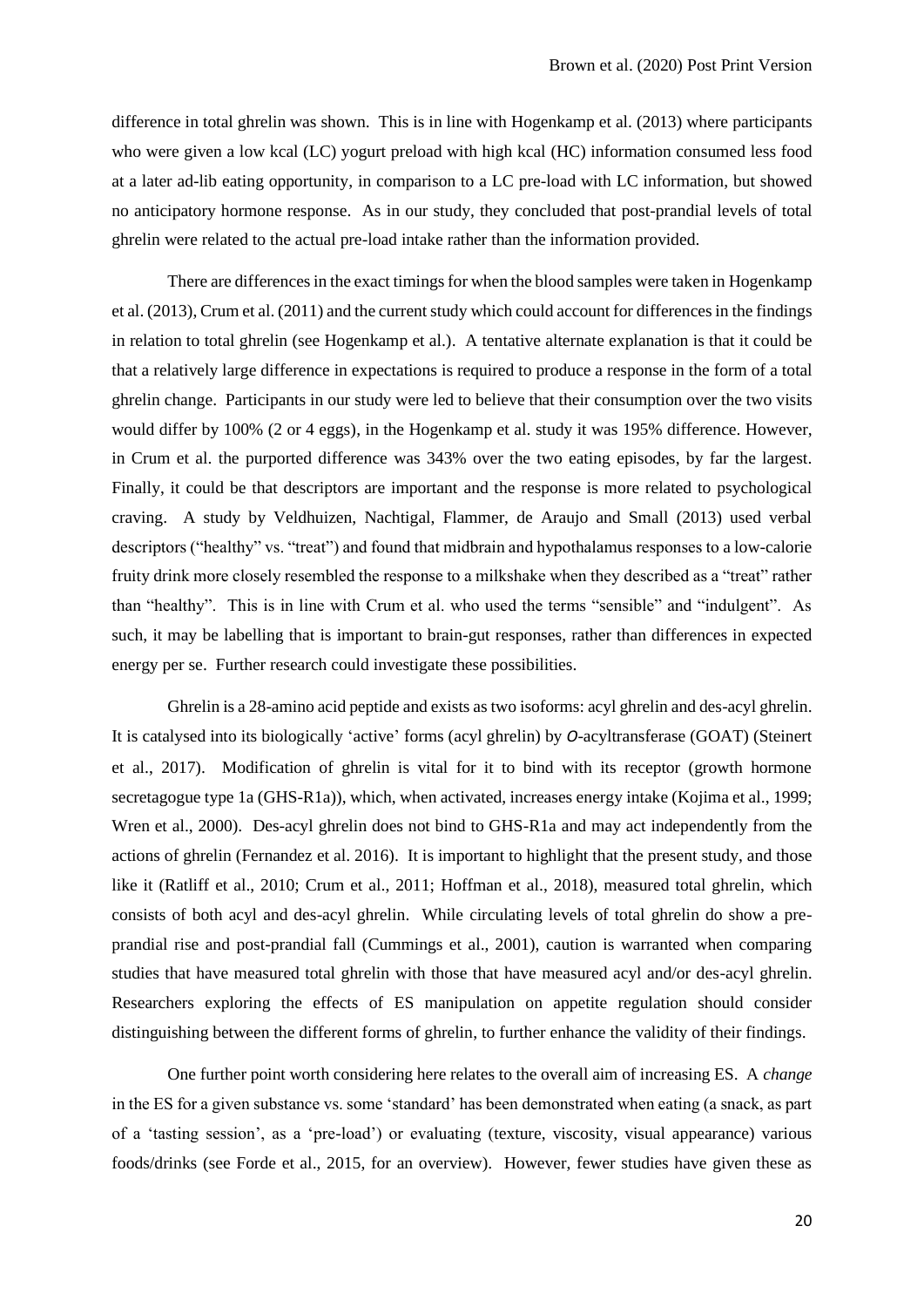actual test meals to examine the later effects on appetite and consumption. Where the latter occurs, it is important to try and differentiate between those studies that have compared an *increase* in ES vs. what might be considered an otherwise 'normal' sized meal, and those that have compared a *decrease*  in ES in comparison to a 'normal' meal for that eating occasion. Both create a relative difference in ES, but potentially have different applications.

For example, in the Brunstrom et al. (2011) study participants were given a fruit smoothie (drink). The ES for the 'small' portion was measured at around 250 calories and for the 'large' around 330 calories. This may be indicative of a 'low' ES (the 'small' condition) vs. something closer to 'normal' ES (the 'large' condition). While it creates a disparity for the purposes of the study investigation, the 'large' would not be considered a large lunch, per se (Public Health England recommends an approximate 600kcal lunch intake (NHS, 2018)). In the current study participants were given an omelette (solid food). The ES for the 'small' portion was measured at around 335kcal and for the 'large' around 457kcal. This is more indicative of a 'normal' ES (the 'small' condition) vs. a 'high' ES (the 'large' condition) for breakfast (data from the National Diet and Nutrition Survey 2008–2014, suggests breakfast for 19-64-year olds is, on average, 341kcal (Gaal, Kerr, Ward, McNulty & Livingstone, 2018)) and, as such, the 'large' was likely considered a large breakfast. With much of the work on ES using semi liquids/liquids (which will be more limited in terms of the overall ES that they can confer), it is important to differentiate between those studies that decrease ES increase and those that increase ES, for a given eating occasion, as the two have diametric applications (decreases in ES can be used to encourage an increase in kcal intake and an increase in ES can be used to encourage a decrease in intake).

Further research has already been identified above, but some additional suggestions are warranted. Firstly, while the findings presented are promising, the effect on later consumption has only been shown over one day. When using drinks, the effect of increasing ES through modification of sensory aspects diminished over repeated exposures and had less impact on later consumption (Yeomans, McCrickerd, Brunstrom & Chambers, 2014). As such, it would be important to replicate our effect on calorie intake over a longer period. Secondly, this study utilised a high fat, high protein meal at breakfast. Additional research should look to expand this to other macronutrients and at other mealtimes. Finally, future studies should aim to get a baseline measure of appetite reports and later consumption based on participants' habitual responses to their breakfast meal. This would allow for a comparison of how changes in ES impact on these measures.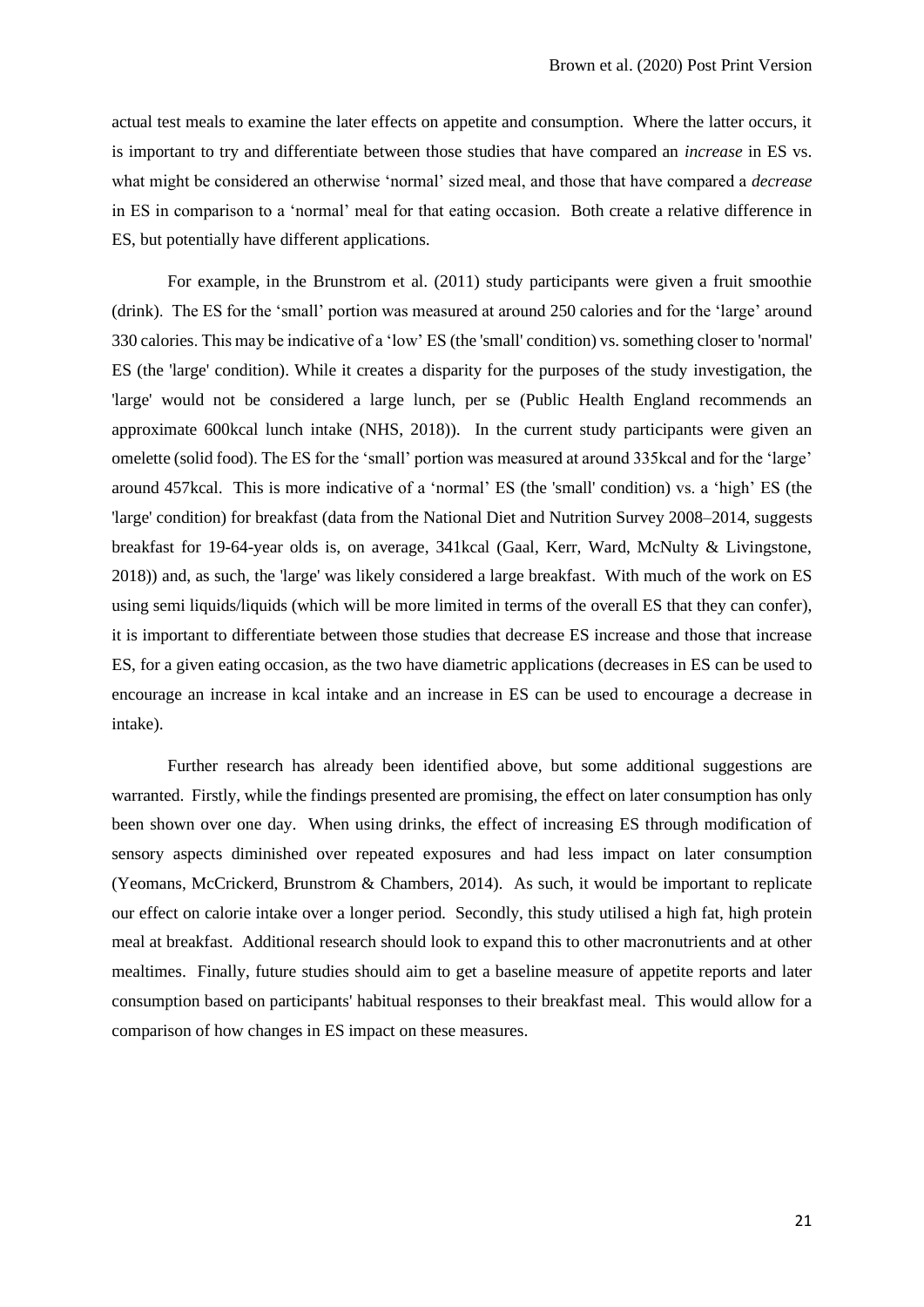#### References

- Ariyasu, H., Takaya, K., Tagami, T., Ogawa, Y., Hosoda, K., Akamizu, T., … Nakao, K. (2001). Stomach is a major source of circulating ghrelin, and feeding state determines plasma ghrelinlike immunoreactivity levels in humans. *The Journal of Clinical Endocrinology and Metabolism*, 86 (10), 4753–4758.
- Arosio, M., Ronchi, C. L., Beck-Peccoz, P., Gebbia, C., Giavoli, C., Cappiello, V., … Peracchi, M. (2004). Effects of Modified Sham Feeding on Ghrelin Levels in Healthy Human Subjects. *Journal of Clinical Endocrinology & Metabolism*, 89 (10), 5101–5104. http://doi.org/10.1210/jc.2003-032222
- Bertenshaw, E. J., Lluch, A., & Yeomans, M. R. (2013). Perceived thickness and creaminess modulates the short-term satiating effects of high-protein drinks. *The British Journal of Nutrition*, 110 (3), 1–9. http://doi.org/10.1017/S0007114512005375
- Blundell, J. E. (2011). Physical activity and appetite control: can we close the energy gap? *Nutrition Bulletin,* 36 (3) 356-366. http://doi.org/10.1111/j.1467-3010.2011.01911.x
- Blundell, J. E., Rogers,P.J., & Hill, A. J. (1987). Evaluating the satiating power of foods. Implications for acceptance and consumption. In D. A. B. J. Solms, R. M. Pangbourne, & O. Raunhardt (Eds.), Food acceptance and nutrition. London: AcademicPress.
- Brunstrom, J. M. (2014). Mind over platter: pre-meal planning and the control of meal size in humans. *International Journal of Obesity*, 38 Suppl 1, S9–12. http://doi.org/10.1038/ijo.2014.83
- Brunstrom, J. M., Brown, S., Hinton, E. C., Rogers, P. J., & Fay, S. H. (2011). 'Expected satiety' changes hunger and fullness in the inter-meal interval. *Appetite*, *56*(2), 310–315. http://doi.org/10.1016/j.appet.2011.01.002
- Brunstrom, J. M., Burn, J. F., Sell, N. R., Collingwood, J. M., Rogers, P. J., et al. (2012). Episodic Memory and Appetite Regulation in Humans. *PLoS ONE* 7 (12), e50707. doi:10.1371/journal.pone.0050707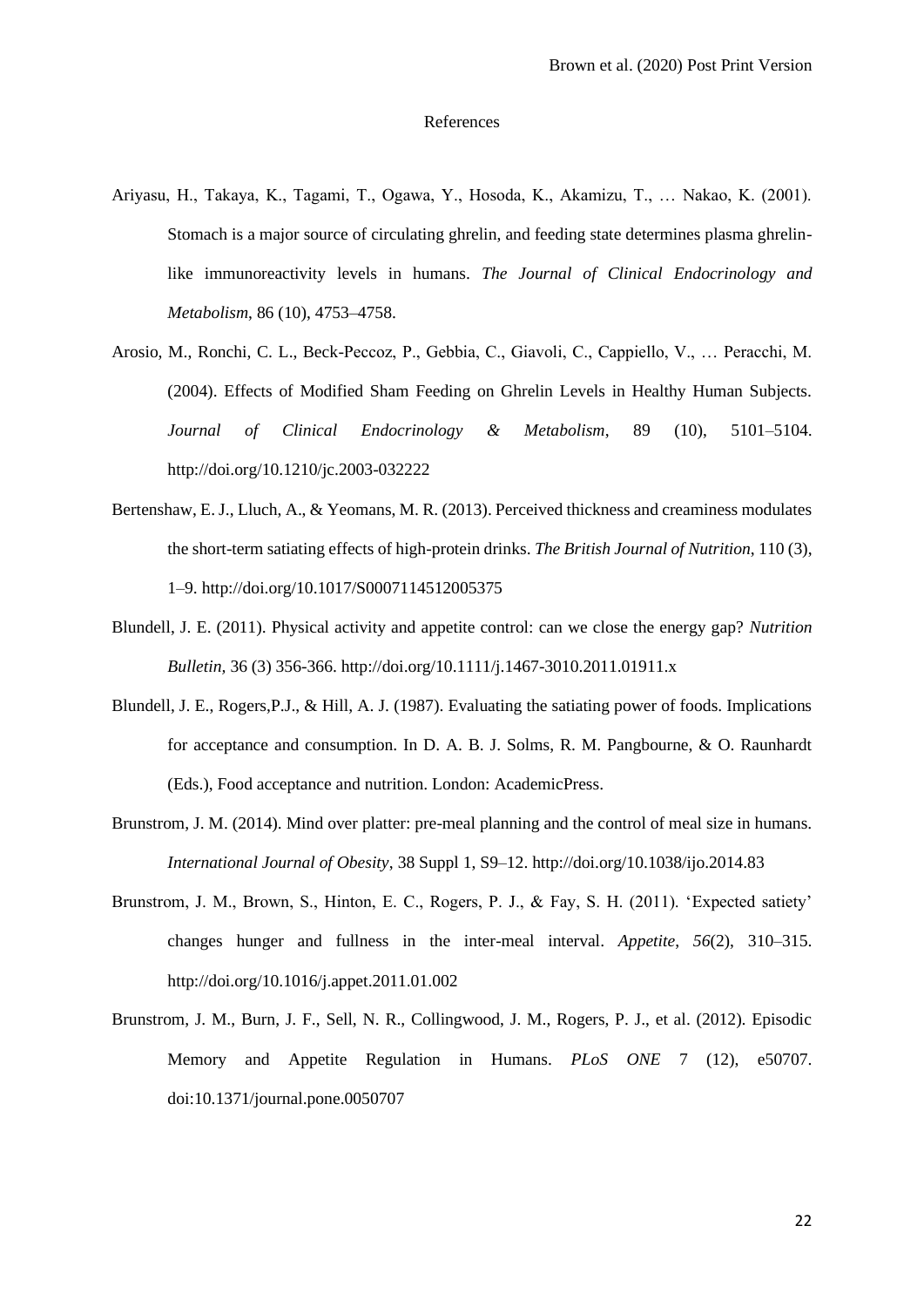- Brunstrom, J. M., Collingwood, J., & Rogers, P. J. (2010). Perceived volume, expected satiation, and the energy content of self-selected meals. *Appetite*, *55* (1), 25–29. http://doi.org/10.1016/j.appet.2010.03.005
- Brunstrom, J. M., & Rogers, P. J. (2009). How many calories are on our plate? Expected fullness, not liking, determines meal-size selection. *Obesity (Silver Spring, Md.)*, 17 (10), 1884–1890. http://doi.org/10.1038/oby.2009.201
- Chambers, L., Ells, H., & Yeomans, M. R. (2013). Can the satiating power of a high energy beverage be improved by manipulating sensory characteristics and label information? *Food Quality and Preference*, 28 (1), 271–278. http://doi.org/10.1016/j.foodqual.2012.08.008
- Crum, A. J., Corbin, W. R., Brownell, K. D., & Salovey, P. (2011). Mind over milkshakes: mindsets, not just nutrients, determine ghrelin response. *Health Psychology: Official Journal of the Division of Health Psychology, American Psychological Association*, 30 (4), 424–429; discussion 430–431. http://doi.org/10.1037/a0023467
- Cummings, D. E., Frayo, R. S., Marmonier, C., Aubert, R., & Chapelot, D. (2004). Plasma ghrelin levels and hunger scores in humans initiating meals voluntarily without time- and food-related cues. *American Journal of Physiology - Endocrinology And Metabolism*, 287 (2), E297–E304. http://doi.org/10.1152/ajpendo.00582.2003
- Cummings, D. E., Purnell, J. Q., Frayo, R. S., Schmidova, K., Wisse, B. E., & Weigle, D. S. (2001). A preprandial rise in plasma ghrelin levels suggests a role in meal initiation in humans. *Diabetes*, 50, 1714-1719.
- Faul, F., Erdfelder, E., Lang, A.-G., & Buchner, A. (2007). G\*Power 3: A flexible statistical power analysis program for the social, behavioral, and biomedical sciences. *Behavior Research Methods,* 39, 175-191.
- Feillet, C. A. (2010). Food for Thoughts: Feeding Time and Hormonal Secretion. *Journal of Neuroendocrinology*, 22 (6), 620–628. http://doi.org/10.1111/j.1365-2826.2010.01998.x
- Forde, C. G., Almiron-Roig, E., & Brunstrom, J. M. (2015). Expected Satiety: Application to Weight Management and Understanding Energy Selection in Humans. *Current Obesity Reports*, 4 (1), 131–140. http://doi.org/10.1007/s13679-015-0144-0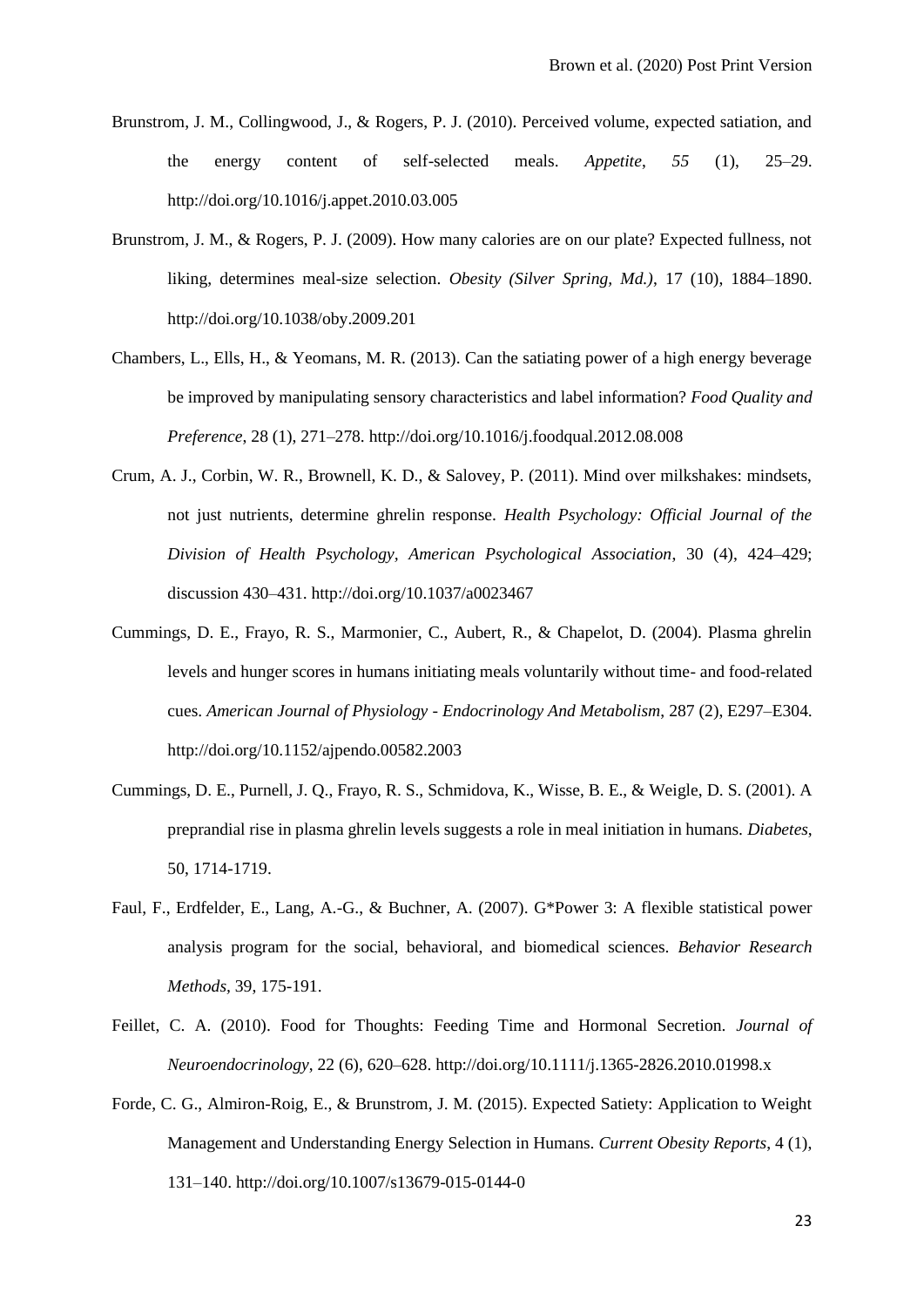- Gaal, S., Kerr, M. A., Ward, M., McNulty, H., & Livingstone, M. B. E. (2018). Breakfast Consumption in the UK: Patterns, Nutrient Intake and Diet Quality. A Study from the International Breakfast Research Initiative Group. *Nutrients*, 10, 999. http://doi.org/10.3390/nu10080999
- Gibbons, C., Caudwell, P., Finlayson, G., Webb, D-L., Hellström, P. M., Näslund, E., & Blundell, J. L. (2013). Comparison of Postprandial Profiles of Ghrelin, Active GLP-1, and Total PYY to Meals Varying in Fat and Carbohydrate and Their Association With Hunger and the Phases of Satiety. *The Journal of Clinical Endocrinology & Metabolism*, 98 (5), E847–E855. https://doi.org/10.1210/jc.2012-3835
- Higgs, S. (2002). Memory for recent eating and its influence on subsequent food intake. *Appetite*, 39 (2), 159–166.
- Higgs, S., Williamson, A. C., & Attwood, A. S. (2008). Recall of recent lunch and its effect on subsequent snack intake. *Physiology & Behavior*, 94 (3), 454–462. http://doi.org/10.1016/j.physbeh.2008.02.011
- Hill, J., Wyatt, H. R., Reed, G. W., Peters, J. C. (2003). Obesity and the environment: where do we go from here? Science, 7, 299 (5608), 853-5. http//:doi.org/ 10.1126/science.1079857
- Hogenkamp, P. S., Cedernaes, J., Chapman, C. D., Vogel, H., Hjorth, O. C., Zarei, S., … Schiöth, H. B. (2013). Calorie anticipation alters food intake after low-caloric not high-caloric preloads. *Obesity*, 21 (8), 1548-1553. http://doi.org/10.1002/oby.20293
- Hogenkamp, P. S., Mars, M., Stafleu, A., & de Graaf, C. (2012). Repeated consumption of a large volume of liquid and semi-solid foods increases ad libitum intake, but does not change expected satiety. *Appetite*, 59 (2), 419–424. http://doi.org/10.1016/j.appet.2012.06.008
- Hogenkamp, P. S., Stafleu, A., Mars, M., & de Graaf, C. (2012). Learning about the energy density of liquid and semi-solid foods. *International Journal of Obesity*, 36 (9), 1229–1235. http://doi.org/10.1038/ijo.2011.231
- Hoffmann, V., Lanz, M., Mackert, J., Müller, T., Tschöp, M., & Meissner, K. (2018). Effects of placebo interventions on subjective and objective markers of appetite—a randomized controlled trial. *Frontiers in Psychiatry*, 9, 706.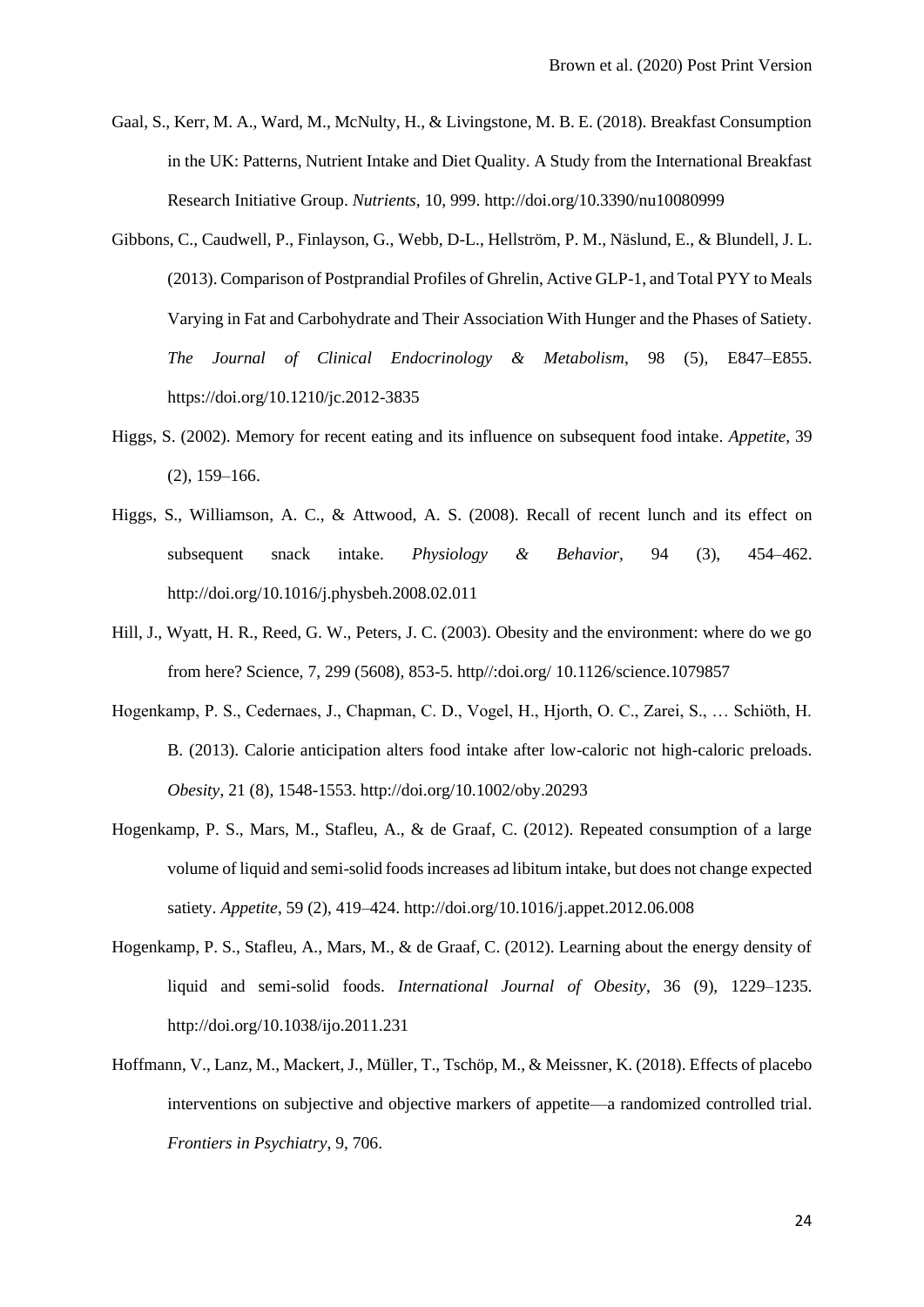- Klok, M. D., Jakobsdottir, S., & Drent, M. L. (2007). The role of leptin and ghrelin in the regulation of food intake and body weight in humans: a review. *Obesity Reviews: An Official Journal of the International Association for the Study of Obesity*, 8 (1), 21–34. http://doi.org/10.1111/j.1467- 789X.2006.00270.x
- Leidy, H. J., Apolzan, J. W., Mattes, R. D., & Campbell, W. W. (2010). Food form and portion size affect postprandial appetite sensations and hormonal responses in healthy, nonobese, older adults. *Obesity (Silver Spring, Md.)*, 18 (2), 293–299. http://doi.org/10.1038/oby.2009.217
- Mattes, R. D., & Rothacker, D. (2001). Beverage viscosity is inversely related to postprandial hunger in humans. *Physiology & Behavior*, 74 (4–5), 551–557. http://doi.org/10.1016/S0031- 9384(01)00597-2
- McCrickerd, K., Chambers, L., Brunstrom, J. M., Norton, J. E., Mills, T., & Yeomans, M. R. (2012). Subtle changes in the flavour and texture of a drink enhance expectations of satiety. *Appetite*, 59 (2), 632. http://doi.org/10.1016/j.appet.2012.05.087
- McCrickerd, K., Chambers, L., & Yeomans, M. R. (2014a). Does modifying the thick texture and creamy flavour of a drink change portion size selection and intake? *Appetite*, 73, 114–120. http://doi.org/10.1016/j.appet.2013.10.020
- McCrickerd, K., Chambers, L., & Yeomans, M. R. (2014b). Fluid or Fuel? The Context of Consuming a Beverage Is Important for Satiety. *PLoS ONE*, 9 (6), e100406. http://doi.org/10.1371/journal.pone.0100406
- Müller, T. D., Nogueiras, R., Andermann, M. L., Andrews, Z. B., Anker, S. D., Argente, J. et al. (2015). Ghrelin. *Molecular Metabolism*, 4, 437-460.
- http://dx.doi.org.lcproxy.shu.ac.uk/10.1016/j.molmet.2015.03.005Ott, V., Friedrich, M., Prilop, S., Lehnert, H., Jauch-Chara, K., Born, J., & Hallschmid, M. (2011). Food anticipation and subsequent food withdrawal increase serum cortisol in healthy men. *Physiology & Behavior*, 103 (5), 594–599. http://doi.org/10.1016/j.physbeh.2011.04.020
- NHS. (2018). *One You.* Retrieved from https://www.nhs.uk/oneyou/about-one-you/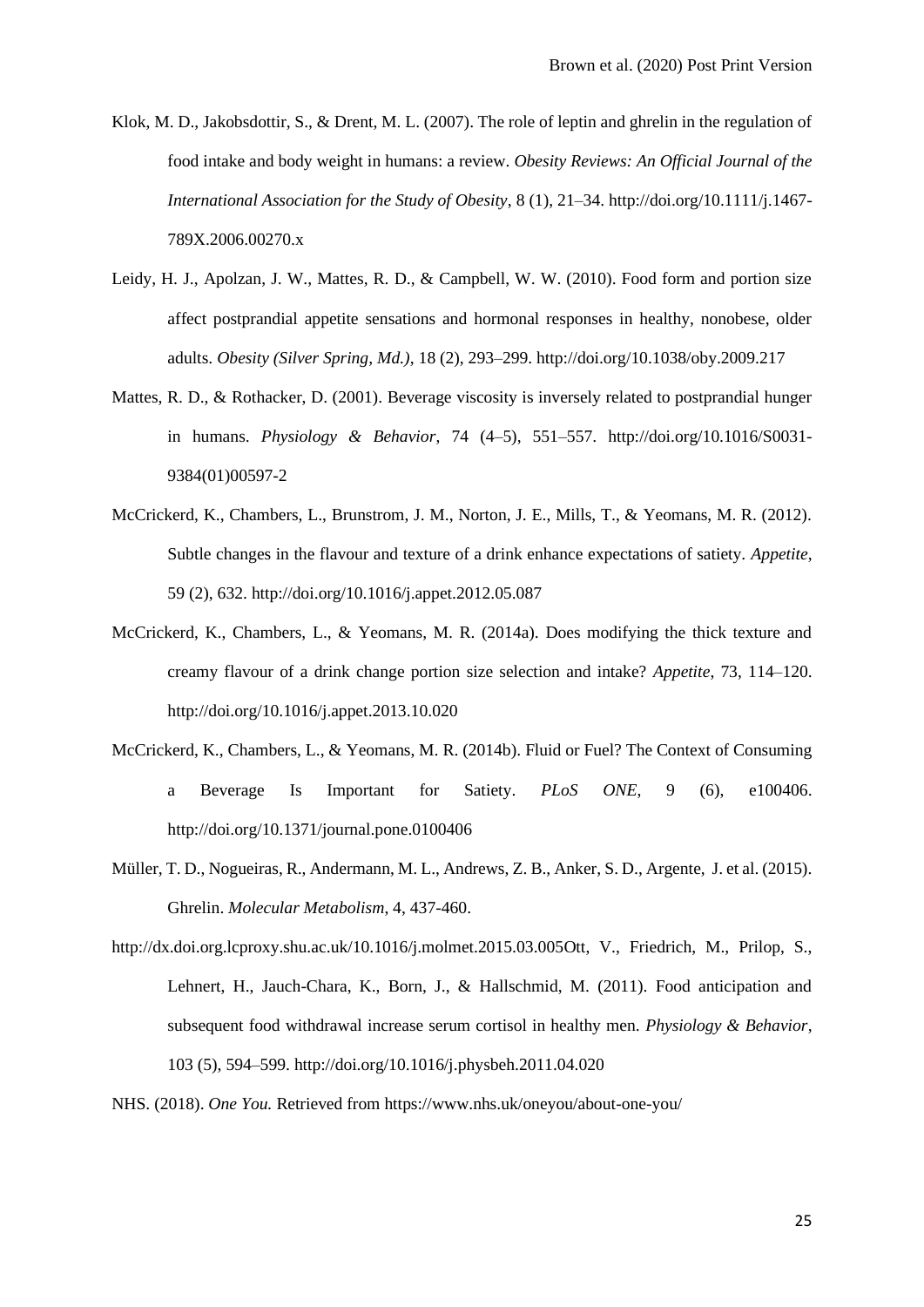- Ott, V., Friedrich, M., Zemlin, J., Lehnert, H., Schultes, B., Born, J., & Hallschmid, M. (2012). Meal anticipation potentiates postprandial ghrelin suppression in humans. *Psychoneuroendocrinology*, 37 (7), 1096–1100. http://doi.org/10.1016/j.psyneuen.2011.10.007
- Piqueras-Fiszman B., & Spence, C. (2012). The weight of the container influences expected satiety, perceived density, and subsequent expected fullness. Appetite. 58 (2), 559-62. doi: 10.1016/j.appet.2011.12.021.
- Provencher, V., Polivy, J., & Herman, C. (2009). Perceived healthiness of food. If it's healthy, you can eat more! *Appetite,* 52 (2), 40–44. https://doi.org/10.1016/j.appet.2008.11.005
- Polivy, J., & Herman, C. P. (1985). Dieting and binging: A causal analysis. *American Psychologist*, 40 (2), 193-201. http://dx.doi.org/10.1037/0003-066X.40.2.193
- Ratliff, J., Leite, J. O., de Ogburn, R., Puglisi, M. J., VanHeest, J., & Fernandez, M. L. (2010). Consuming eggs for breakfast influences plasma glucose and ghrelin, while reducing energy intake during the next 24 hours in adult men. *Nutrition Research*, 30 (2), 96–103. http://doi.org/10.1016/j.nutres.2010.01.002
- Robinson, E., Aveyard, P., Daley, A., Jolly, K., Lewis, A., Lycett, D., & Higgs, S. (2013). Eating attentively: a systematic review and meta-analysis of the effect of food intake memory and awareness on eating. *The American Journal of Clinical Nutrition*. 97 (4), 728-42. http://doi.org/10.3945/ajcn.112.045245
- Schüssler, P., Kluge, M., Yassouridis, A., Dresler, M., Uhr, M., & Steiger, A. (2012). Ghrelin Levels Increase After Pictures Showing Food. *Obesity*, 20 (6), 1212–1217. http://doi.org/10.1038/oby.2011.385
- Shumaker, S. A., Ockene, J. K., & Riekert, K. A. (2009). *The Handbook of Health Behavior Change*. Springer Publishing Company.
- Steinert, R. E., Feinle-Bisset, C., Asarian, L., Horowitz, M., Beglinger, C. & Geary, N. (2017). Ghrelin, CCK, GLP-1, and PYY(3-36): secretory controls and physiological roles in eating and glycemia in health, obesity, and after RYGB. *Physiological Reviews*, 97 (1), 411-463